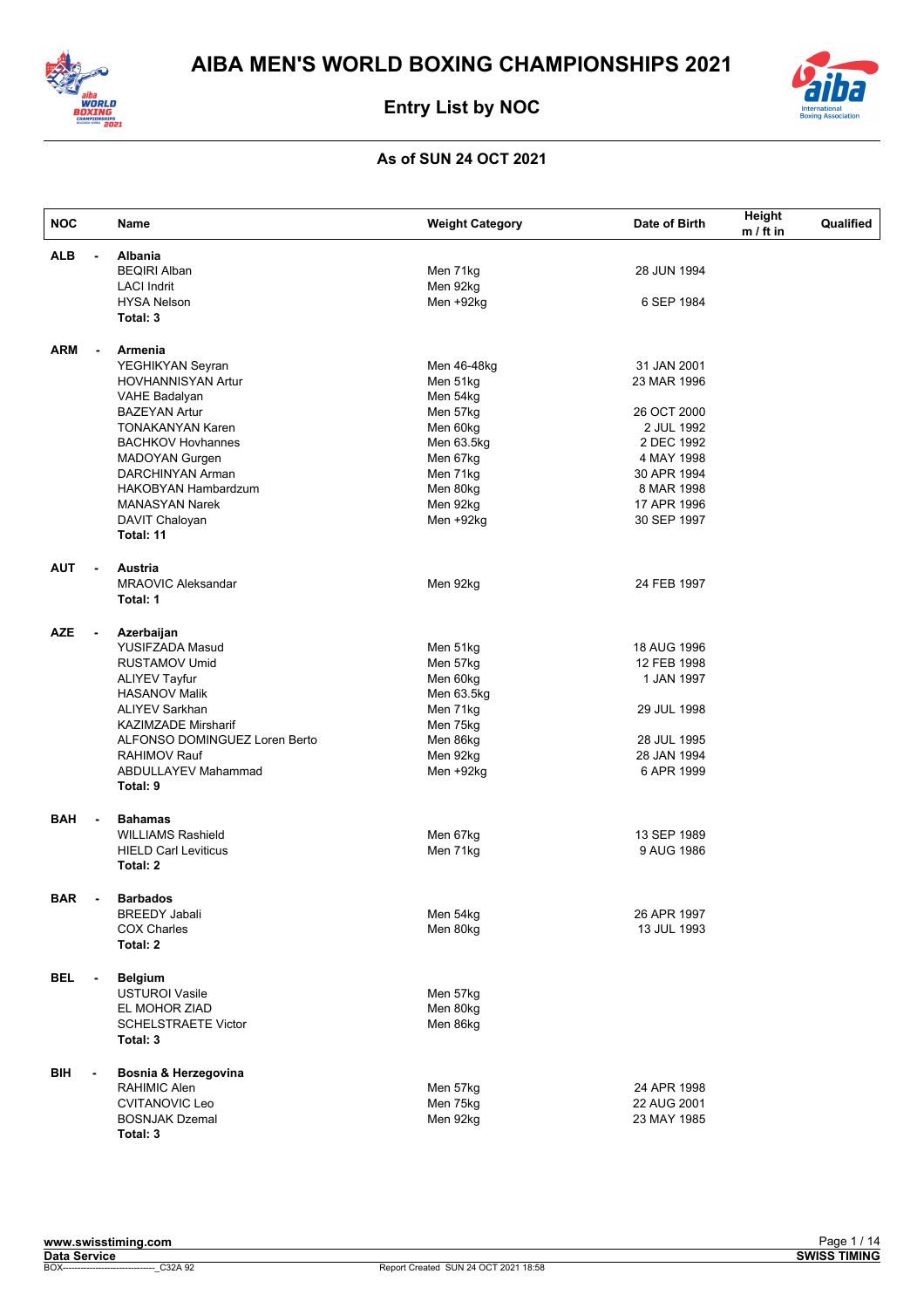



| <b>NOC</b>                   | Name                                                                                                                                                                                                                                                                                  | <b>Weight Category</b>                                                                                                 | Date of Birth                                                                                                                                   | Height<br>$m / ft$ in | Qualified |
|------------------------------|---------------------------------------------------------------------------------------------------------------------------------------------------------------------------------------------------------------------------------------------------------------------------------------|------------------------------------------------------------------------------------------------------------------------|-------------------------------------------------------------------------------------------------------------------------------------------------|-----------------------|-----------|
| <b>BLR</b><br>$\blacksquare$ | <b>Belarus</b><br><b>KARMILCHYK Yauheni</b><br><b>SALOTSKIKH Dzianis</b><br><b>TUNIYEU Artur</b><br><b>SAMADURAU Kiryl</b><br><b>ALFIORAU Aliaksei</b><br>SMIAHLIKAU Uladzislau<br>Total: 6                                                                                           | Men 46-48kg<br>Men 51kg<br>Men 60kg<br>Men 75kg<br>Men 80kg<br>Men 92kg                                                | 12 MAY 1998<br>1 SEP 2000<br>9 APR 2000<br>17 OCT 1992<br>23 FEB 2000<br>5 APR 1993                                                             |                       |           |
| <b>BRA</b><br>$\blacksquare$ | <b>Brazil</b><br>DA SILVA Ronaldo<br><b>TRINIDADE Michael</b><br>DO NASCIMENTO CHALOT Luiz<br>DE JESUS Nicollas<br>DE OLIVEIRA Wanderson<br>DA SILVA Luiz Fernando<br>PEREIRA Wanderley<br><b>FILHO</b> Isaias<br>MACHADO Keno<br>TEIXEIRA DA SILVA Abner<br>Total: 10                | Men 51kg<br>Men 54kg<br>Men 57kg<br>Men 63.5kg<br>Men 67kg<br>Men 71kg<br>Men 75kg<br>Men 80kg<br>Men 86kg<br>Men 92kg | 14 FEB 1996<br>18 NOV 2000<br>24 JAN 2001<br>2 MAY 1999<br>26 MAR 1997<br>7 JUL 1997<br>2 MAY 2001<br>17 MAR 2002<br>11 JUL 2000<br>10 SEP 1996 |                       |           |
| <b>BUL</b><br>$\blacksquare$ | <b>Bulgaria</b><br><b>ASENOV Daniel</b><br><b>IBANEZ DIAZ Javier</b><br><b>RUSINOV Kiril</b><br><b>KIRKOROV Vensan Stepan</b><br>KIWAN Rami Mofid<br>NIKOLOV Kristiyan Veselinov<br><b>PANTALEEV Radoslav Dimitrov</b><br><b>BELBEROV Petar Rumenov</b><br>Total: 8                   | Men 54kg<br>Men 57kg<br>Men 60kg<br>Men 67kg<br>Men 75kg<br>Men 80kg<br>Men 92kg<br>Men +92kg                          | 17 MAY 1997<br>14 JUL 1996<br>30 JUL 1998<br>12 JUL 2000<br>3 JUN 2000<br>14 FEB 2000<br>5 JUL 1993<br>17 FEB 1990                              |                       |           |
| <b>CMR</b><br>$\blacksquare$ | Cameroon<br><b>ONANA NGAH Jean Marie</b><br><b>MENGUE AYISSI Albert</b><br><b>MAXIME Yegnong Njieyo</b><br>Total: 3                                                                                                                                                                   | Men 67kg<br>Men 71kg<br>Men +92kg                                                                                      | 10 OCT 1999<br>18 APR 1999<br>1 JAN 1994                                                                                                        |                       |           |
| <b>COD</b><br>$\blacksquare$ | DR Congo<br>KATAMBA KABANGO Jerry<br>LUNATA NKOSI Nathan<br>PEMBELE NZOLA Fretas<br>KAYALA ENGULU Djo<br><b>LUTEKE Christopher</b><br>Total: 5                                                                                                                                        | Men 54kg<br>Men 57kg<br>Men 60kg<br>Men 67kg<br>Men 86kg                                                               |                                                                                                                                                 |                       |           |
| <b>COL</b><br>$\blacksquare$ | Colombia<br><b>MARTINEZ RIVAS Yuberjen</b><br>PALACIOS OLIVEROS Juan<br><b>GONZALEZ LANDAZURI Yilmar</b><br><b>ZULETA MORENO Duvan</b><br><b>VIAFARA FORI Jose Manuel</b><br>ARBOLEDA CHALA Jhonatan<br>MOTOA CARABALI Diego Alejandro<br>SALCEDO CODAZZI Cristian Camilo<br>Total: 8 | Men 51kg<br>Men 54kg<br>Men 57kg<br>Men 60kg<br>Men 63.5kg<br>Men 71kg<br>Men 75kg<br>Men +92kg                        | 1 NOV 1991<br>30 NOV 2002<br>10 MAR 1993<br>17 DEC 1997<br>3 FEB 1998<br>13 JUL 1998<br>30 JAN 1996<br>27 JUL 1992                              |                       |           |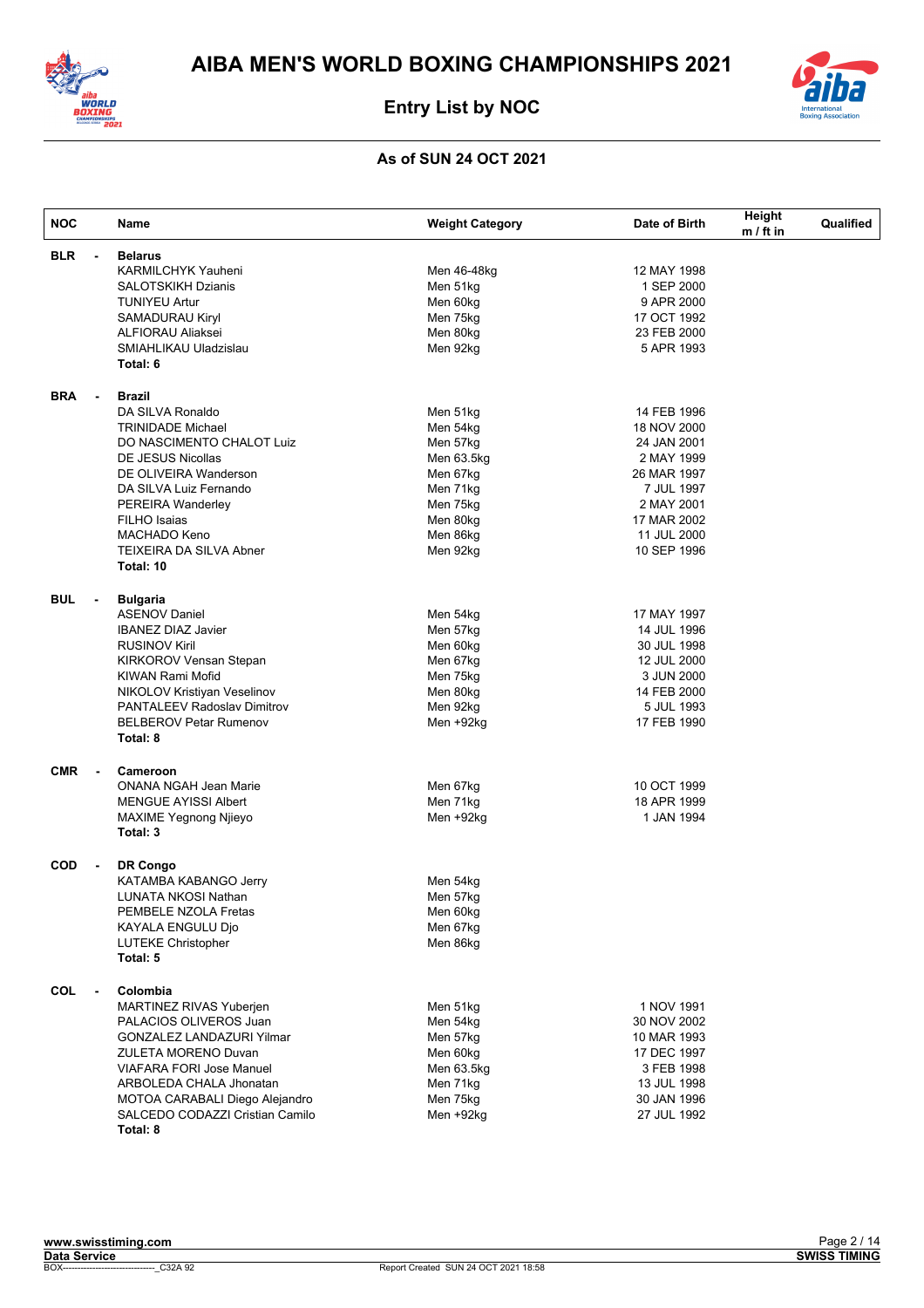



| <b>NOC</b>                             | Name                                           | <b>Weight Category</b> | Date of Birth | Height<br>$m / ft$ in | Qualified |
|----------------------------------------|------------------------------------------------|------------------------|---------------|-----------------------|-----------|
| <b>CRO</b><br>$\blacksquare$           | Croatia                                        |                        |               |                       |           |
|                                        | <b>KOLAK Filip</b>                             | Men 57kg               | 15 AUG 1996   |                       |           |
|                                        | <b>MAMIC Diego</b>                             | Men 60kg               | 5 JUL 2001    |                       |           |
|                                        | <b>KOMADINA Mateo</b>                          | Men 63.5kg             |               |                       |           |
|                                        | <b>TKALCIC Antonio</b>                         | Men 67kg               |               |                       |           |
|                                        | <b>KOLAR Filip</b>                             | Men 71kg               |               |                       |           |
|                                        | <b>VEOCIC Gabrijel</b>                         | Men 75kg               | 1 JUN 2001    |                       |           |
|                                        | <b>PLANTIC Luka</b>                            | Men 80kg               | 29 OCT 1996   |                       |           |
|                                        | <b>PLANTIC Damir</b>                           | Men 86kg               |               |                       |           |
|                                        | <b>FILIPI Toni</b>                             | Men 92kg               | 1 MAR 1996    |                       |           |
|                                        | <b>MILUN Marko</b>                             | Men +92kg              | 28 SEP 1996   |                       |           |
|                                        | Total: 10                                      |                        |               |                       |           |
| <b>CUB</b><br>$\blacksquare$           | Cuba                                           |                        |               |                       |           |
|                                        | <b>CABALLERO GARCIA Osvel</b>                  | Men 57kg               | 22 JUN 1995   |                       |           |
|                                        | ALVAREZ ESTRADA Lazaro                         | Men 60kg               | 28 JAN 1991   |                       |           |
|                                        | <b>CRUZ GOMEZ Andy</b>                         | Men 63.5kg             | 12 AUG 1995   |                       |           |
|                                        | <b>BROWN BAZAIN Kevin Hayler</b>               | Men 67kg               | 5 MAR 1994    |                       |           |
|                                        | <b>IGLESIAS SOTOLONGO Roniel</b>               | Men 71kg               | 14 AUG 1988   |                       |           |
|                                        | <b>HERNANDEZ MARTINEZ Yoenlis Felician</b>     | Men 75kg               | 30 JUN 1997   |                       |           |
|                                        | RUIZ CORDOBA Herich                            | Men 86kg               | 11 MAY 1995   |                       |           |
|                                        | LA CRUZ PERAZA Julio Caesar                    | Men 92kg               | 11 AUG 1989   |                       |           |
|                                        | Total: 8                                       |                        |               |                       |           |
| <b>CYP</b><br>$\overline{\phantom{a}}$ | Cyprus                                         |                        |               |                       |           |
|                                        | <b>STAVROU Giorgos</b>                         | Men 57kg               | 31 AUG 2000   |                       |           |
|                                        | <b>CHRISTODOULOU Alexandros</b>                | Men 63.5kg             | 5 SEP 1999    |                       |           |
|                                        | <b>PAFIOS Rafail</b>                           | Men 71kg               |               |                       |           |
|                                        | <b>KOKKINOS Antreas</b>                        | Men 75kg               | 11 FEB 1997   |                       |           |
|                                        | Total: 4                                       |                        |               |                       |           |
|                                        |                                                |                        |               |                       |           |
| <b>CZE</b><br>$\blacksquare$           | <b>Czech Republic</b><br><b>SCHEJBAL Maxim</b> | Men 80kg               |               |                       |           |
|                                        | Total: 1                                       |                        |               |                       |           |
| <b>DOM</b><br>$\overline{\phantom{a}}$ | <b>Dominican Republic</b>                      |                        |               |                       |           |
|                                        | LAVEGAR CEPEDA Mario                           | Men 51kg               | 18 OCT 1994   |                       |           |
|                                        | DE LA CRUZ BAEZ Alexy                          | Men 60kg               | 11 DEC 1995   |                       |           |
|                                        | Total: 2                                       |                        |               |                       |           |
|                                        |                                                |                        |               |                       |           |
| ECU<br>$\blacksquare$                  | Ecuador                                        |                        |               |                       |           |
|                                        | ARIAS ORTIZ Billy Joao                         | Men 46-48kg            | 26 OCT 2002   |                       |           |
|                                        | <b>DELGADO Luis</b>                            | Men 51kg               | 9 JAN 2000    |                       |           |
|                                        | <b>CHUSIN CHUSIN Manuel</b>                    | Men 54kg               | 24 OCT 1996   |                       |           |
|                                        | CAICEDO Jean                                   | Men 57kg               | 10 JAN 1995   |                       |           |
|                                        | <b>FERRIN Miguel</b>                           | Men 67kg               | 10 FEB 1996   |                       |           |
|                                        | RODRIGUEZ Jose                                 | Men 71kg               | 4 JUN 1997    |                       |           |
|                                        | <b>VERA Hector</b>                             | Men 75kg               | 29 APR 2002   |                       |           |
|                                        | <b>CASTILLO TORRES Julio Cesar</b>             | Men 92kg               | 10 MAY 1988   |                       |           |
|                                        | <b>CONGO Gerlon</b>                            | Men +92kg              | 1 MAR 2001    |                       |           |
|                                        | Total: 9                                       |                        |               |                       |           |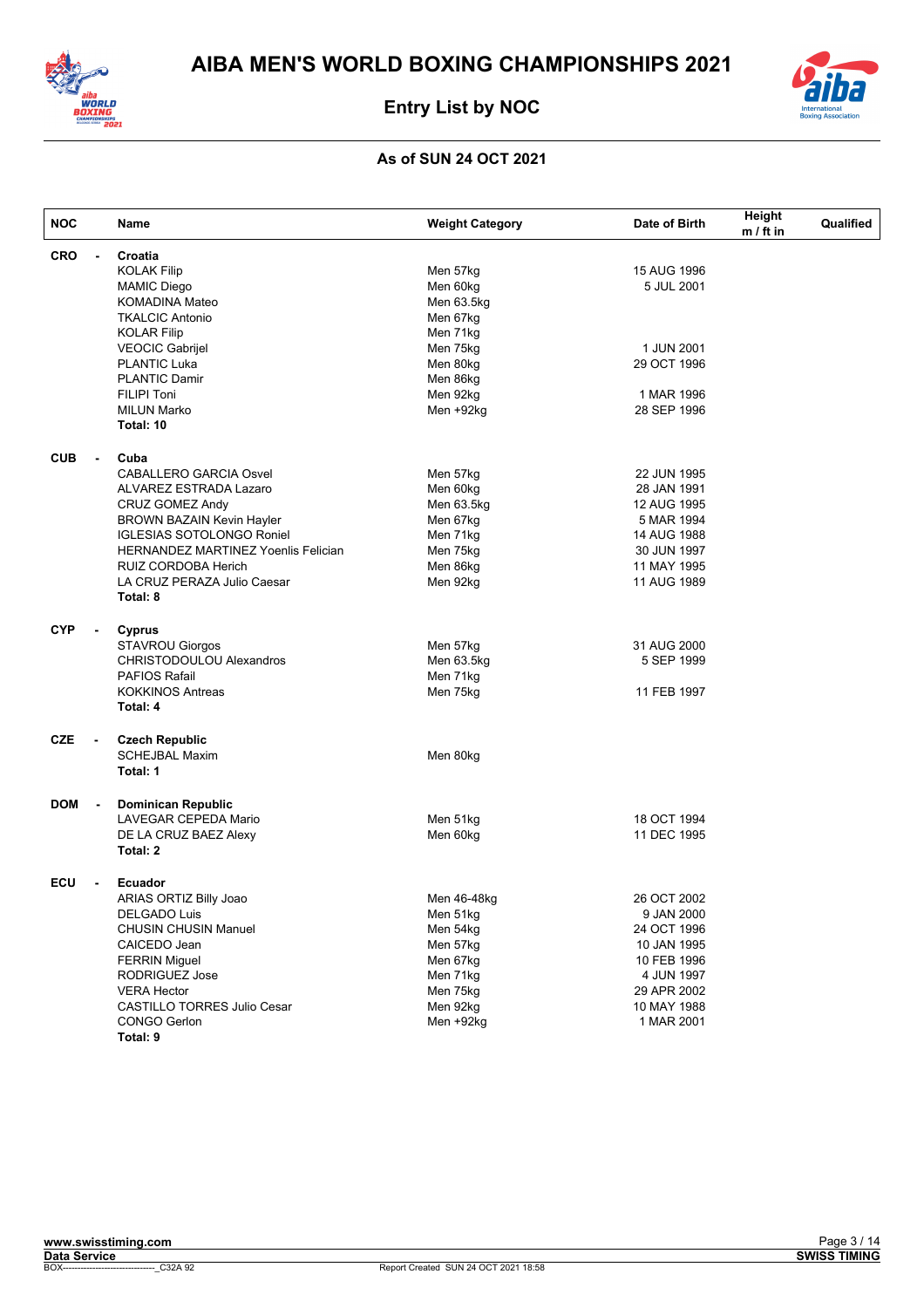



| <b>NOC</b>                             | Name                             | <b>Weight Category</b> | Date of Birth | Height<br>$m / ft$ in | Qualified   |
|----------------------------------------|----------------------------------|------------------------|---------------|-----------------------|-------------|
| <b>ENG</b><br>$\blacksquare$           | England                          |                        |               |                       |             |
|                                        | <b>MACDONALD Kiaran</b>          | Men 51kg               | 30 APR 1997   |                       |             |
|                                        | <b>FARRELL Niall</b>             | Men 57kg               | 6 SEP 1997    |                       |             |
|                                        | <b>LAMBERT Harvey Thomas</b>     | Men 67kg               | 3 JUL 1997    |                       |             |
|                                        | <b>AKBAR Mohammed Harris</b>     | Men 71kg               | 9 DEC 1998    |                       |             |
|                                        | <b>RICHARDSON Lewis</b>          | Men 75kg               | 4 JUN 1997    |                       |             |
|                                        | <b>CROTTY George</b>             | Men 80kg               | 27 NOV 1994   |                       |             |
|                                        | <b>TUDSBURY Conner</b>           | Men 86kg               |               |                       |             |
|                                        | <b>WILLIAMS Lewis</b>            | Men 92kg               | 24 DEC 1998   |                       |             |
|                                        | <b>ORIE Delicious</b>            | Men +92kg              | 31 MAY 1997   |                       |             |
|                                        | Total: 9                         |                        |               |                       |             |
| <b>ESP</b><br>$\overline{\phantom{a}}$ | Spain                            |                        |               |                       |             |
|                                        | <b>MOLINA SALVADOR Martin</b>    | Men 51kg               | 2 NOV 1994    |                       |             |
|                                        | <b>ESCOBAR MASCUYANO Gabriel</b> | Men 54kg               | 22 JUL 1996   |                       |             |
|                                        | <b>BARRUL FERNANDEZ Antonio</b>  | Men 57kg               | 11 FEB 1999   |                       |             |
|                                        | <b>THIAM CREUS Adrian</b>        | Men 63.5kg             | 16 JUN 1998   |                       |             |
|                                        | SISSOKHO NDIAYE Youba            | Men 71kg               | 7 NOV 1991    |                       |             |
|                                        | COY BERNAL Pablo                 | Men 75kg               | 12 APR 2000   |                       |             |
|                                        | <b>REYES PLA Enmanuel</b>        | Men 92kg               | 14 DEC 1992   |                       |             |
|                                        | GHADFA DRISSI EL AISSAOUI Ayoub  | Men +92kg              | 6 DEC 1998    |                       |             |
|                                        | Total: 8                         |                        |               |                       |             |
| <b>EST</b><br>$\overline{\phantom{a}}$ | <b>Estonia</b>                   |                        |               |                       |             |
|                                        | <b>ANDREJEV Mark</b>             | Men 63.5kg             | 25 SEP 2001   |                       |             |
|                                        | <b>AAS Stiven</b>                | Men 80kg               | 3 MAY 2000    |                       |             |
|                                        | Total: 2                         |                        |               |                       |             |
|                                        |                                  |                        |               |                       |             |
| FC1<br>$\blacksquare$                  | <b>Fair Chance Team</b>          |                        |               |                       |             |
|                                        | <b>RAHMANI Ramish</b>            | Men 51kg               |               |                       |             |
|                                        | HASIBULLAH Malikzadah            | Men 57kg               |               |                       |             |
|                                        | AZIZI Laisullah                  | Men 60kg               | 28 APR 1998   |                       |             |
|                                        | AHMADI Ali Reza                  | Men 63.5kg             |               |                       |             |
|                                        | <b>NAEEMI Sultan Mohammad</b>    | Men 67kg               |               |                       |             |
|                                        | <b>ASLAMI Suliman</b>            | Men 75kg               |               |                       |             |
|                                        | <b>NOORI Silab</b>               | Men 80kg               |               |                       |             |
|                                        | SULAIMANI Tawfiqullah            | Men 86kg               | 11 APR 2001   |                       |             |
|                                        | <b>GHAFAR Abdul Qadir</b>        | Men 92kg               | 9 AUG 2001    |                       |             |
|                                        | Total: 9                         |                        |               |                       |             |
| FC <sub>2</sub><br>$\blacksquare$      | <b>Fair Chance Team</b>          |                        |               |                       |             |
|                                        | ABORODE ABDULE-FAWAZ             | Men 57kg               |               |                       |             |
|                                        | Total: 1                         |                        |               |                       |             |
| <b>FIN</b>                             | <b>Finland</b>                   |                        |               |                       |             |
|                                        | <b>KHATAEV Arslan</b>            | Men 60kg               | 6 JUL 1998    |                       |             |
|                                        | <b>EMBULAJEV Anton</b>           | Men 75kg               | 15 JUN 2001   |                       |             |
|                                        | <b>NYSTEDT Nikita</b>            | Men 80kg               | 1 APR 2002    |                       |             |
|                                        | Total: 3                         |                        |               |                       |             |
| <b>FRA</b><br>$\blacksquare$           | <b>France</b>                    |                        |               |                       |             |
|                                        | <b>BENNAMA Billal</b>            | Men 54kg               | 14 JUN 1998   |                       |             |
|                                        | <b>KISTOHURRY Samuel</b>         | Men 57kg               | 1 FEB 1995    |                       |             |
|                                        | <b>OUMIHA Sofiane</b>            | Men 60kg               | 23 DEC 1994   |                       |             |
|                                        | <b>HAMRAOUI Lounes</b>           | Men 63.5kg             | 9 AUG 1998    |                       |             |
|                                        | <b>FENDERO</b> Moreno            | Men 75kg               | 31 MAY 1999   |                       |             |
|                                        | <b>BOUAFIA Soheb</b>             |                        |               |                       |             |
|                                        | Total: 6                         | Men 92kg               | 1 FEB 1998    |                       |             |
|                                        |                                  |                        |               |                       |             |
| <b>GAM</b>                             | Gambia<br><b>CHAM Musa</b>       | Men 60kg               | 2 JUN 1995    |                       |             |
|                                        | Total: 1                         |                        |               |                       |             |
|                                        |                                  |                        |               |                       |             |
|                                        | www.swisstiming.com              |                        |               |                       | Page 4 / 14 |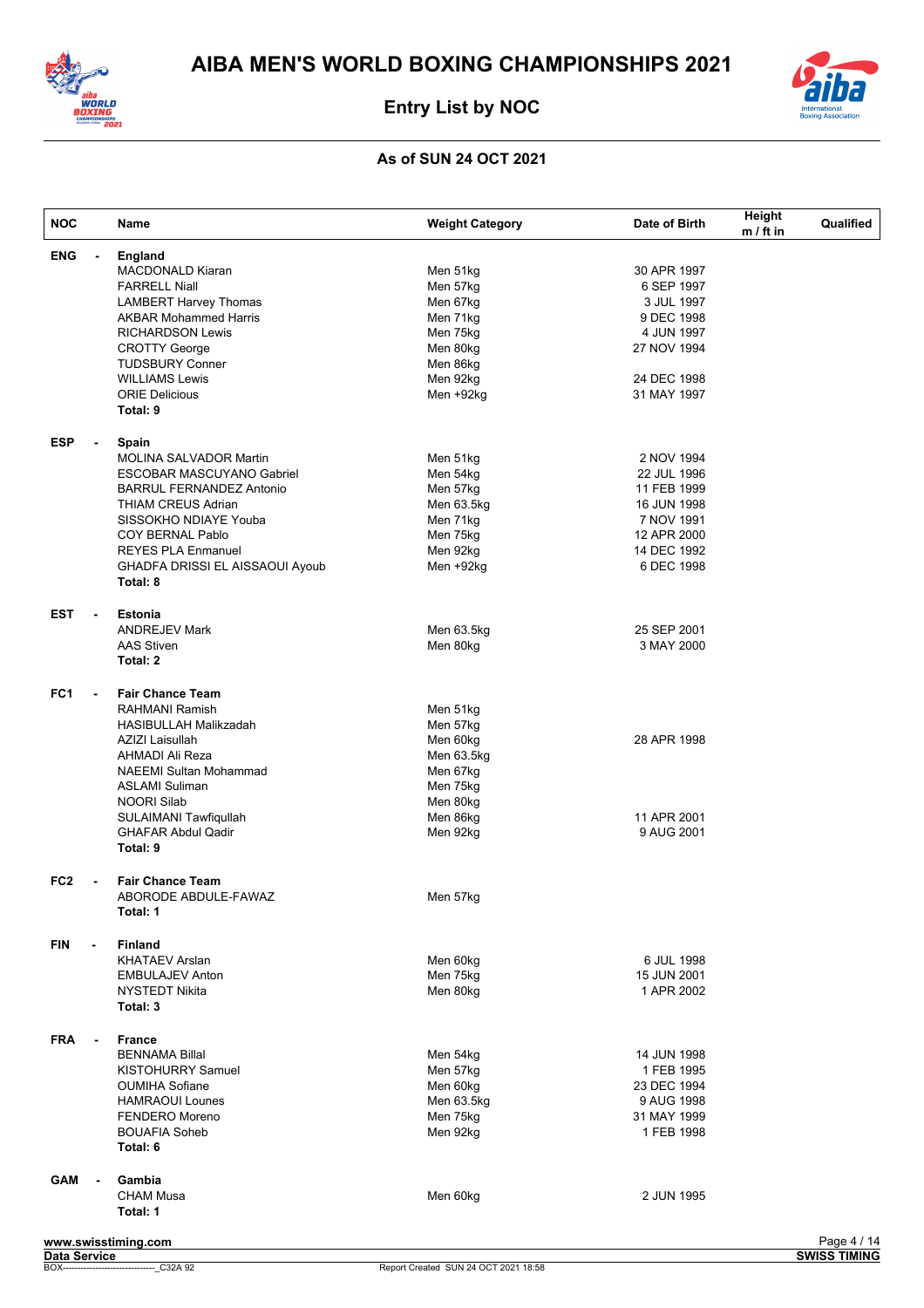



| <b>NOC</b> |                          | Name                              | <b>Weight Category</b> | Date of Birth | Height<br>$m / ft$ in | Qualified |
|------------|--------------------------|-----------------------------------|------------------------|---------------|-----------------------|-----------|
| <b>GEO</b> | $\overline{\phantom{a}}$ | Georgia                           |                        |               |                       |           |
|            |                          | ALAKHVERDOVI Sakhil               | Men 46-48kg            | 9 JAN 1999    |                       |           |
|            |                          | DARBAIDZE Nodari                  | Men 51kg               | 2 JUL 1997    |                       |           |
|            |                          | <b>GOMTSYAN Artyush</b>           | Men 60kg               |               |                       |           |
|            |                          | <b>GURULI Lasha</b>               | Men 67kg               | 27 AUG 1996   |                       |           |
|            |                          | <b>KHARABADZE Giorgi</b>          | Men 75kg               | 11 MAY 1997   |                       |           |
|            |                          | YORDANYAN Artyom                  | Men 86kg               | 24 AUG 1999   |                       |           |
|            |                          | <b>TCHIGLADZE Giorgi</b>          | Men 92kg               | 17 JUL 1998   |                       |           |
|            |                          | Total: 7                          |                        |               |                       |           |
| <b>GER</b> | $\blacksquare$           | Germany                           |                        |               |                       |           |
|            |                          | <b>GOMAN Christopher</b>          | Men 46-48kg            | 20 OCT 1999   |                       |           |
|            |                          | <b>TERTERYAN Argishti</b>         | Men 51kg               | 30 JUL 1998   |                       |           |
|            |                          | <b>IBRAHIM OMAR Salah</b>         | Men 54kg               | 18 MAR 1998   |                       |           |
|            |                          | <b>BAJWA Umar</b>                 | Men 57kg               | 3 JAN 1999    |                       |           |
|            |                          | <b>YILDIRIM Murat</b>             | Men 60kg               | 31 JUL 1996   |                       |           |
|            |                          | <b>GKEVORGKIAN David</b>          | Men 63.5kg             | 14 OCT 2001   |                       |           |
|            |                          | <b>KROTTER Deniel</b>             | Men 67kg               | 17 AUG 1999   |                       |           |
|            |                          | <b>SCHACHIDOV Magomed</b>         | Men 71kg               | 27 SEP 1994   |                       |           |
|            |                          | <b>SCHUMANN Kevin</b>             | Men 75kg               | 10 OCT 1998   |                       |           |
|            |                          | <b>SCHIERLE Silvio</b>            | Men 80kg               | 18 JUL 1997   |                       |           |
|            |                          | <b>OKAFOR Alexander</b>           | Men 86kg               | 11 MAY 2000   |                       |           |
|            |                          | <b>LASSOTTA Dariusz</b>           | Men 92kg               | 19 AUG 1998   |                       |           |
|            |                          | <b>TIAFACK Nelvie</b>             | Men +92kg              | 3 JAN 1999    |                       |           |
|            |                          | Total: 13                         |                        |               |                       |           |
| <b>GRE</b> | $\blacksquare$           | Greece                            |                        |               |                       |           |
|            |                          | <b>THEOCHARIS Karcis</b>          | Men 60kg               |               |                       |           |
|            |                          | <b>MAKRYGIANNIS Vasileios</b>     | Men 63.5kg             |               |                       |           |
|            |                          | SOTIROPOULOS lason                | Men 71kg               | 26 SEP 1999   |                       |           |
|            |                          | NANITZANIAN Vagkan                | Men 92kg               | 8 AUG 1999    |                       |           |
|            |                          | Total: 4                          |                        |               |                       |           |
| <b>GUA</b> | $\blacksquare$           | Guatemala                         |                        |               |                       |           |
|            |                          | RAMIREZ MORALES Carlos            | Men 51kg               | 1 AUG 2000    |                       |           |
|            |                          | <b>REYES DONIS Juan</b>           | Men 63.5kg             | 10 SEP 1990   |                       |           |
|            |                          | <b>TOBAR ROMERO Carlos Daniel</b> | Men 67kg               | 2 MAR 1996    |                       |           |
|            |                          | Total: 3                          |                        |               |                       |           |
| <b>GUY</b> | $\blacksquare$           | Guyana                            |                        |               |                       |           |
|            |                          | <b>ALLICOCK Keevin</b>            | Men 57kg               | 9 JUN 1999    |                       |           |
|            |                          | <b>AMSTERDAM Desmond Cort</b>     | Men 75kg               | 25 NOV 1992   |                       |           |
|            |                          | Total: 2                          |                        |               |                       |           |
| HAI        |                          | Haiti                             |                        |               |                       |           |
|            |                          | <b>PETIT-HOMME Charles</b>        | Men 60kg               | 28 APR 1997   |                       |           |
|            |                          | Total: 1                          |                        |               |                       |           |
| <b>HKG</b> |                          | Hong Kong, China                  |                        |               |                       |           |
|            |                          | SING YU Tso                       | Men 57kg               | 15 JUL 1987   |                       |           |
|            |                          | Total: 1                          |                        |               |                       |           |
|            |                          |                                   |                        |               |                       |           |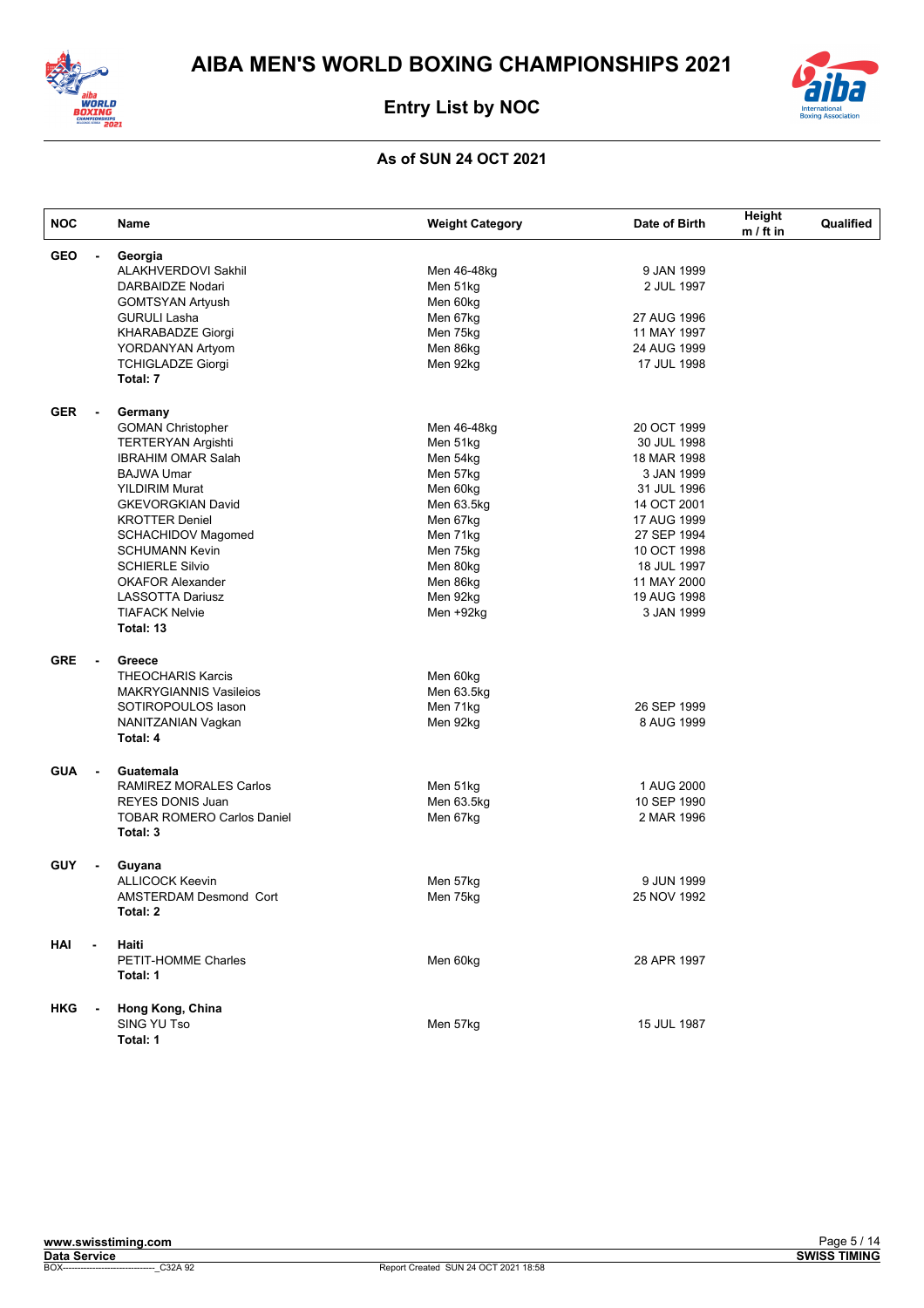



| <b>HUN</b><br>$\blacksquare$<br><b>IND</b><br>$\blacksquare$<br>IRI<br>$\overline{\phantom{a}}$<br>IRL<br>$\blacksquare$ | Hungary<br><b>BERNATH Attila</b><br><b>CSOKA Nandor</b><br><b>VERES Roland</b><br><b>KOVACS Richard</b><br><b>FODOR Milan</b><br>KOZAK Laszlo<br><b>MESTER Soma</b><br><b>KOVACS Pal</b><br><b>HAMORI Adam</b><br><b>FEH</b> □R Koppany<br>Total: 10<br>India<br><b>SAHANI Govind</b><br><b>DEEPAK</b><br><b>KUMAR Akash</b><br><b>MOR Rohit</b><br><b>VARINDER SINGH</b><br><b>THAPA Shiva</b><br><b>AKASH</b><br>NISHANT DEV<br><b>SUMIT</b><br><b>KUMAR Sachin</b><br>LAKSHYA CHAHAR | Men 51kg<br>Men 54kg<br>Men 60kg<br>Men 63.5kg<br>Men 67kg<br>Men 71kg<br>Men 75kg<br>Men 80kg<br>Men 86kg<br>Men +92kg<br>Men 46-48kg<br>Men 51kg<br>Men 54kg<br>Men 57kg<br>Men 60kg<br>Men 63.5kg | 4 FEB 2000<br>17 OCT 1996<br>28 JAN 1999<br>9 NOV 1997<br>20 FEB 1993<br>5 FEB 1998<br>2 JUN 2001<br>18 FEB 1995<br>31 JAN 1995<br>21 JUL 2000<br>5 AUG 1997<br>9 JUN 1997<br>10 NOV 2000<br>25 DEC 2001<br>17 MAY 1997 |  |
|--------------------------------------------------------------------------------------------------------------------------|-----------------------------------------------------------------------------------------------------------------------------------------------------------------------------------------------------------------------------------------------------------------------------------------------------------------------------------------------------------------------------------------------------------------------------------------------------------------------------------------|------------------------------------------------------------------------------------------------------------------------------------------------------------------------------------------------------|-------------------------------------------------------------------------------------------------------------------------------------------------------------------------------------------------------------------------|--|
|                                                                                                                          |                                                                                                                                                                                                                                                                                                                                                                                                                                                                                         |                                                                                                                                                                                                      |                                                                                                                                                                                                                         |  |
|                                                                                                                          |                                                                                                                                                                                                                                                                                                                                                                                                                                                                                         |                                                                                                                                                                                                      |                                                                                                                                                                                                                         |  |
|                                                                                                                          |                                                                                                                                                                                                                                                                                                                                                                                                                                                                                         |                                                                                                                                                                                                      |                                                                                                                                                                                                                         |  |
|                                                                                                                          |                                                                                                                                                                                                                                                                                                                                                                                                                                                                                         |                                                                                                                                                                                                      |                                                                                                                                                                                                                         |  |
|                                                                                                                          |                                                                                                                                                                                                                                                                                                                                                                                                                                                                                         |                                                                                                                                                                                                      |                                                                                                                                                                                                                         |  |
|                                                                                                                          |                                                                                                                                                                                                                                                                                                                                                                                                                                                                                         |                                                                                                                                                                                                      |                                                                                                                                                                                                                         |  |
|                                                                                                                          |                                                                                                                                                                                                                                                                                                                                                                                                                                                                                         |                                                                                                                                                                                                      |                                                                                                                                                                                                                         |  |
|                                                                                                                          |                                                                                                                                                                                                                                                                                                                                                                                                                                                                                         |                                                                                                                                                                                                      |                                                                                                                                                                                                                         |  |
|                                                                                                                          |                                                                                                                                                                                                                                                                                                                                                                                                                                                                                         |                                                                                                                                                                                                      |                                                                                                                                                                                                                         |  |
|                                                                                                                          |                                                                                                                                                                                                                                                                                                                                                                                                                                                                                         |                                                                                                                                                                                                      |                                                                                                                                                                                                                         |  |
|                                                                                                                          |                                                                                                                                                                                                                                                                                                                                                                                                                                                                                         |                                                                                                                                                                                                      |                                                                                                                                                                                                                         |  |
|                                                                                                                          |                                                                                                                                                                                                                                                                                                                                                                                                                                                                                         |                                                                                                                                                                                                      |                                                                                                                                                                                                                         |  |
|                                                                                                                          |                                                                                                                                                                                                                                                                                                                                                                                                                                                                                         |                                                                                                                                                                                                      |                                                                                                                                                                                                                         |  |
|                                                                                                                          |                                                                                                                                                                                                                                                                                                                                                                                                                                                                                         |                                                                                                                                                                                                      |                                                                                                                                                                                                                         |  |
|                                                                                                                          |                                                                                                                                                                                                                                                                                                                                                                                                                                                                                         |                                                                                                                                                                                                      |                                                                                                                                                                                                                         |  |
|                                                                                                                          |                                                                                                                                                                                                                                                                                                                                                                                                                                                                                         |                                                                                                                                                                                                      |                                                                                                                                                                                                                         |  |
|                                                                                                                          |                                                                                                                                                                                                                                                                                                                                                                                                                                                                                         |                                                                                                                                                                                                      |                                                                                                                                                                                                                         |  |
|                                                                                                                          |                                                                                                                                                                                                                                                                                                                                                                                                                                                                                         |                                                                                                                                                                                                      |                                                                                                                                                                                                                         |  |
|                                                                                                                          |                                                                                                                                                                                                                                                                                                                                                                                                                                                                                         |                                                                                                                                                                                                      |                                                                                                                                                                                                                         |  |
|                                                                                                                          |                                                                                                                                                                                                                                                                                                                                                                                                                                                                                         |                                                                                                                                                                                                      | 12 AUG 1993                                                                                                                                                                                                             |  |
|                                                                                                                          |                                                                                                                                                                                                                                                                                                                                                                                                                                                                                         |                                                                                                                                                                                                      |                                                                                                                                                                                                                         |  |
|                                                                                                                          |                                                                                                                                                                                                                                                                                                                                                                                                                                                                                         | Men 67kg                                                                                                                                                                                             | 20 FEB 2000                                                                                                                                                                                                             |  |
|                                                                                                                          |                                                                                                                                                                                                                                                                                                                                                                                                                                                                                         | Men 71kg                                                                                                                                                                                             |                                                                                                                                                                                                                         |  |
|                                                                                                                          |                                                                                                                                                                                                                                                                                                                                                                                                                                                                                         | Men 75kg                                                                                                                                                                                             | 1 NOV 2002                                                                                                                                                                                                              |  |
|                                                                                                                          |                                                                                                                                                                                                                                                                                                                                                                                                                                                                                         | Men 80kg                                                                                                                                                                                             | 3 SEP 1997                                                                                                                                                                                                              |  |
|                                                                                                                          |                                                                                                                                                                                                                                                                                                                                                                                                                                                                                         | Men 86kg                                                                                                                                                                                             | 17 SEP 2001                                                                                                                                                                                                             |  |
|                                                                                                                          | SANJEET Sanjeet                                                                                                                                                                                                                                                                                                                                                                                                                                                                         | Men 92kg                                                                                                                                                                                             | 16 FEB 1997                                                                                                                                                                                                             |  |
|                                                                                                                          | <b>NARENDER</b>                                                                                                                                                                                                                                                                                                                                                                                                                                                                         | Men +92kg                                                                                                                                                                                            | 14 NOV 1994                                                                                                                                                                                                             |  |
|                                                                                                                          | Total: 13                                                                                                                                                                                                                                                                                                                                                                                                                                                                               |                                                                                                                                                                                                      |                                                                                                                                                                                                                         |  |
|                                                                                                                          | Iran                                                                                                                                                                                                                                                                                                                                                                                                                                                                                    |                                                                                                                                                                                                      |                                                                                                                                                                                                                         |  |
|                                                                                                                          | MOHAMMADPOURSAMARIN Sajad                                                                                                                                                                                                                                                                                                                                                                                                                                                               | Men 57kg                                                                                                                                                                                             | 9 FEB 1994                                                                                                                                                                                                              |  |
|                                                                                                                          | SHAHBAKHSH Daniyal                                                                                                                                                                                                                                                                                                                                                                                                                                                                      | Men 60kg                                                                                                                                                                                             | 18 MAR 2000                                                                                                                                                                                                             |  |
|                                                                                                                          | <b>REZAEI Ashkan</b>                                                                                                                                                                                                                                                                                                                                                                                                                                                                    | Men 63.5kg                                                                                                                                                                                           | 16 AUG 1999                                                                                                                                                                                                             |  |
|                                                                                                                          |                                                                                                                                                                                                                                                                                                                                                                                                                                                                                         |                                                                                                                                                                                                      |                                                                                                                                                                                                                         |  |
|                                                                                                                          | MAGHSOUDI MAL AMIRI Moslem                                                                                                                                                                                                                                                                                                                                                                                                                                                              | Men 67kg                                                                                                                                                                                             | 27 FEB 1995                                                                                                                                                                                                             |  |
|                                                                                                                          | MORADI ATASHGAH Farhad                                                                                                                                                                                                                                                                                                                                                                                                                                                                  | Men 71kg                                                                                                                                                                                             | 1 MAY 2002                                                                                                                                                                                                              |  |
|                                                                                                                          | MOUSAVI Seyedshahin                                                                                                                                                                                                                                                                                                                                                                                                                                                                     | Men 75kg                                                                                                                                                                                             | 25 APR 1994                                                                                                                                                                                                             |  |
|                                                                                                                          | <b>GHESHLAGHI Meysam</b>                                                                                                                                                                                                                                                                                                                                                                                                                                                                | Men 80kg                                                                                                                                                                                             | 31 DEC 1997                                                                                                                                                                                                             |  |
|                                                                                                                          | <b>JAMALIGALEH Ali</b>                                                                                                                                                                                                                                                                                                                                                                                                                                                                  | Men 86kg                                                                                                                                                                                             | 1 FEB 1997                                                                                                                                                                                                              |  |
|                                                                                                                          | <b>SHARIFI Toufan</b>                                                                                                                                                                                                                                                                                                                                                                                                                                                                   | Men 92kg                                                                                                                                                                                             | 19 FEB 1998                                                                                                                                                                                                             |  |
|                                                                                                                          | <b>AMIRI Pouria</b>                                                                                                                                                                                                                                                                                                                                                                                                                                                                     | Men +92kg                                                                                                                                                                                            | 22 SEP 1997                                                                                                                                                                                                             |  |
|                                                                                                                          | Total: 10                                                                                                                                                                                                                                                                                                                                                                                                                                                                               |                                                                                                                                                                                                      |                                                                                                                                                                                                                         |  |
|                                                                                                                          | Ireland                                                                                                                                                                                                                                                                                                                                                                                                                                                                                 |                                                                                                                                                                                                      |                                                                                                                                                                                                                         |  |
|                                                                                                                          | <b>NESBITT Rickey</b>                                                                                                                                                                                                                                                                                                                                                                                                                                                                   | Men 46-48kg                                                                                                                                                                                          | 10 JUN 1995                                                                                                                                                                                                             |  |
|                                                                                                                          |                                                                                                                                                                                                                                                                                                                                                                                                                                                                                         |                                                                                                                                                                                                      |                                                                                                                                                                                                                         |  |
|                                                                                                                          | <b>MARI Sean</b>                                                                                                                                                                                                                                                                                                                                                                                                                                                                        | Men 51kg                                                                                                                                                                                             | 18 MAR 2000                                                                                                                                                                                                             |  |
|                                                                                                                          | <b>HESSION Adam</b>                                                                                                                                                                                                                                                                                                                                                                                                                                                                     | Men 57kg                                                                                                                                                                                             | 15 MAY 2000                                                                                                                                                                                                             |  |
|                                                                                                                          | <b>HALE John</b>                                                                                                                                                                                                                                                                                                                                                                                                                                                                        | Men 60kg                                                                                                                                                                                             | 20 NOV 2000                                                                                                                                                                                                             |  |
|                                                                                                                          | McCARTHY Brandon Killian                                                                                                                                                                                                                                                                                                                                                                                                                                                                | Men 63.5kg                                                                                                                                                                                           |                                                                                                                                                                                                                         |  |
|                                                                                                                          | McKEEVER Eugene Brandan                                                                                                                                                                                                                                                                                                                                                                                                                                                                 | Men 67kg                                                                                                                                                                                             |                                                                                                                                                                                                                         |  |
|                                                                                                                          | CASSIDY Keylan                                                                                                                                                                                                                                                                                                                                                                                                                                                                          | Men 80kg                                                                                                                                                                                             | 16 AUG 1997                                                                                                                                                                                                             |  |
|                                                                                                                          | Total: 7                                                                                                                                                                                                                                                                                                                                                                                                                                                                                |                                                                                                                                                                                                      |                                                                                                                                                                                                                         |  |
| <b>IRQ</b><br>$\blacksquare$                                                                                             | Iraq                                                                                                                                                                                                                                                                                                                                                                                                                                                                                    |                                                                                                                                                                                                      |                                                                                                                                                                                                                         |  |
|                                                                                                                          | AL-OGAIDI Isam Sabeeh Abed                                                                                                                                                                                                                                                                                                                                                                                                                                                              | Men 67kg                                                                                                                                                                                             | 8 SEP 1997                                                                                                                                                                                                              |  |
|                                                                                                                          | Total: 1                                                                                                                                                                                                                                                                                                                                                                                                                                                                                |                                                                                                                                                                                                      |                                                                                                                                                                                                                         |  |
| <b>ISR</b><br>$\blacksquare$                                                                                             | Israel                                                                                                                                                                                                                                                                                                                                                                                                                                                                                  |                                                                                                                                                                                                      |                                                                                                                                                                                                                         |  |
|                                                                                                                          | SABBAR Bishara                                                                                                                                                                                                                                                                                                                                                                                                                                                                          | Men 60kg                                                                                                                                                                                             | 5 SEP 1999                                                                                                                                                                                                              |  |
|                                                                                                                          |                                                                                                                                                                                                                                                                                                                                                                                                                                                                                         | Men 63.5kg                                                                                                                                                                                           | 28 APR 1999                                                                                                                                                                                                             |  |
|                                                                                                                          | <b>SHTIWI Ahmad</b>                                                                                                                                                                                                                                                                                                                                                                                                                                                                     | Men 71kg                                                                                                                                                                                             | 28 APR 1997                                                                                                                                                                                                             |  |
|                                                                                                                          | <b>KAPULER Miroslav</b>                                                                                                                                                                                                                                                                                                                                                                                                                                                                 | Men 86kg                                                                                                                                                                                             | 26 JAN 2000                                                                                                                                                                                                             |  |
|                                                                                                                          |                                                                                                                                                                                                                                                                                                                                                                                                                                                                                         |                                                                                                                                                                                                      |                                                                                                                                                                                                                         |  |
|                                                                                                                          | ZAK Yan<br>Total: 4                                                                                                                                                                                                                                                                                                                                                                                                                                                                     |                                                                                                                                                                                                      |                                                                                                                                                                                                                         |  |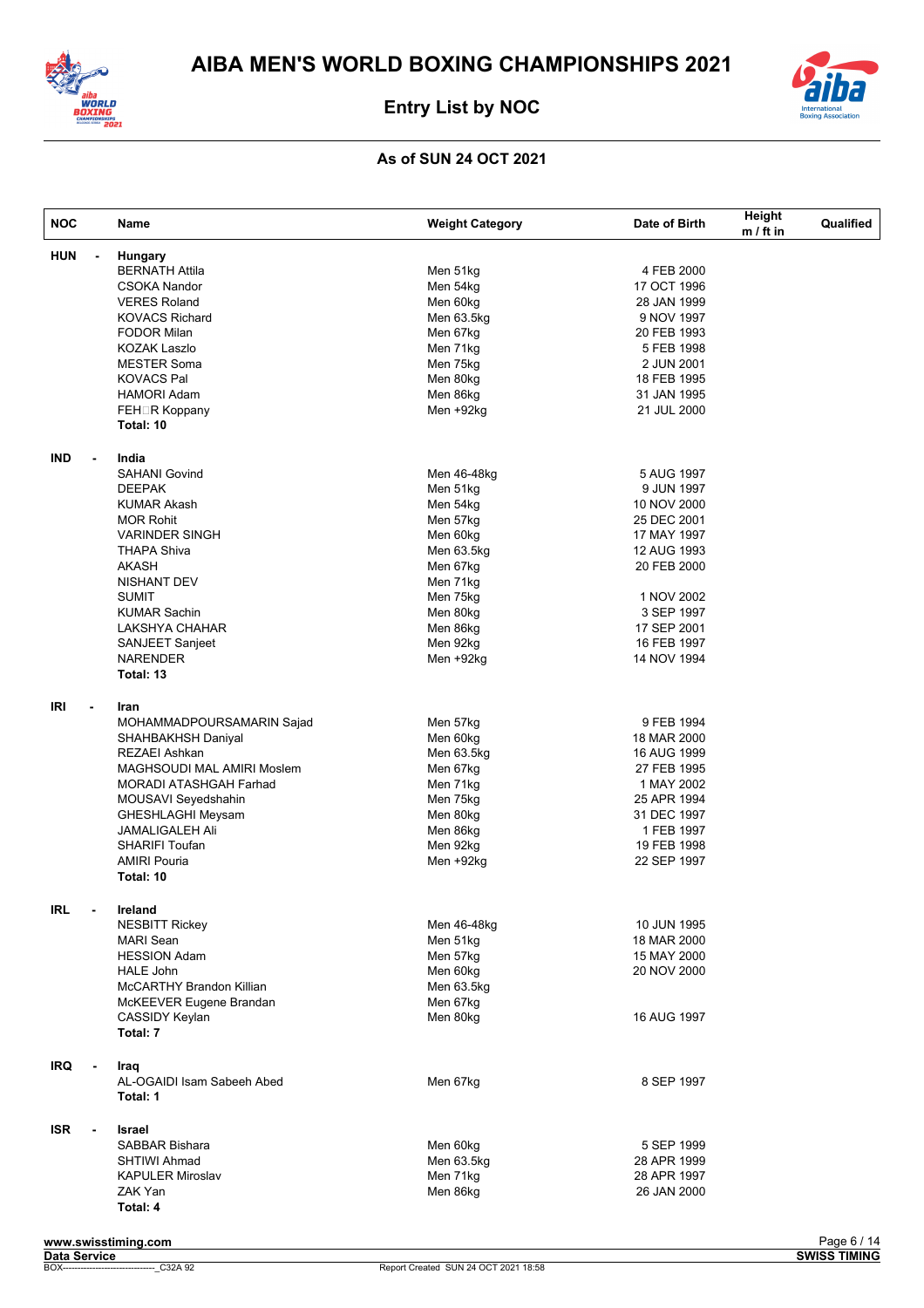



| <b>NOC</b>                   | Name                            | <b>Weight Category</b> | Date of Birth | Height<br>$m / ft$ in | Qualified |
|------------------------------|---------------------------------|------------------------|---------------|-----------------------|-----------|
| <b>ITA</b><br>$\blacksquare$ | Italy                           |                        |               |                       |           |
|                              | <b>CORDELLA Nicola</b>          | Men 46-48kg            | 5 FEB 1998    |                       |           |
|                              | <b>SERRA Federico</b>           | Men 51kg               | 28 MAY 1994   |                       |           |
|                              | <b>CAPPAI Manuel</b>            | Men 54kg               | 9 OCT 1992    |                       |           |
|                              | DI SERIO Raffaele               | Men 57kg               |               |                       |           |
|                              | <b>SPADA Simone</b>             | Men 60kg               | 19 JUN 2001   |                       |           |
|                              | <b>MALANGA Gianluigi</b>        | Men 63.5kg             |               |                       |           |
|                              | MANGIACAPRE Vincenzo            | Men 67kg               | 17 JAN 1989   |                       |           |
|                              | <b>FARAONI Francesco</b>        | Men 71kg               | 9 AUG 1994    |                       |           |
|                              | <b>CAVALLARO Salvatore</b>      | Men 75kg               | 16 AUG 1995   |                       |           |
|                              | <b>FIORI Simone</b>             | Men 80kg               | 5 DEC 1989    |                       |           |
|                              | <b>MOUHIIDINE Aziz Abbes</b>    | Men 92kg               | 6 OCT 1998    |                       |           |
|                              | Total: 11                       |                        |               |                       |           |
| <b>JAM</b>                   | Jamaica                         |                        |               |                       |           |
|                              | <b>FRAZER Joshua</b>            | Men 67kg               | 25 JAN 1994   |                       |           |
|                              | O'NEILL Damon                   | Men 75kg               | 5 OCT 1997    |                       |           |
|                              | <b>BROWN Ricardo</b>            | Men +92kg              | 7 FEB 1990    |                       |           |
|                              | Total: 3                        |                        |               |                       |           |
| <b>JOR</b><br>$\blacksquare$ | Jordan                          |                        |               |                       |           |
|                              | ALKASBEH Obada Mohammad Mustafa | Men 67kg               | 30 JUL 1994   |                       |           |
|                              | EASHASH Zeyad                   | Men 71kg               | 23 OCT 1998   |                       |           |
|                              | ALHINDAWI Odai Riyad Adel       | Men 86kg               | 28 JUL 1991   |                       |           |
|                              | IASHAISH Hussein Eishaish H     | Men 92kg               | 6 AUG 1995    |                       |           |
|                              | Total: 4                        |                        |               |                       |           |
| <b>JPN</b><br>$\blacksquare$ | Japan                           |                        |               |                       |           |
|                              | <b>ARATAKE Kazuma</b>           | Men 46-48kg            | 22 NOV 2002   |                       |           |
|                              | SYOGO Tanaka                    | Men 51kg               | 29 JAN 2002   |                       |           |
|                              | <b>TSUBOI Tomoya</b>            | Men 54kg               | 25 MAR 1996   |                       |           |
|                              | <b>TSUTSUMI Reito</b>           | Men 57kg               | 26 AUG 2002   |                       |           |
|                              | <b>TSUTSUMI Hayato</b>          | Men 60kg               | 12 JUL 1999   |                       |           |
|                              | <b>IMANAGA Taiga</b>            | Men 63.5kg             | 8 SEP 1999    |                       |           |
|                              | <b>OKAZAWA Sewonrets</b>        | Men 67kg               | 21 DEC 1995   |                       |           |
|                              | AKIYAMA Yuta                    | Men 71kg               | 23 SEP 1994   |                       |           |
|                              | <b>MORIWAKI Yuito</b>           | Men 75kg               | 8 AUG 1996    |                       |           |
|                              | <b>UMEMURA Ren</b>              | Men 80kg               | 2 JUN 1996    |                       |           |
|                              | Total: 10                       |                        |               |                       |           |
| <b>KAZ</b><br>$\blacksquare$ | Kazakhstan                      |                        |               |                       |           |
|                              | <b>ZHUSSUPOV Temirtas</b>       | Men 46-48kg            |               |                       |           |
|                              | <b>BIBOSSINOV Saken</b>         | Men 51kg               | 3 JUL 1997    |                       |           |
|                              | SABYRKHAN Makhmud               | Men 54kg               | 9 SEP 2001    |                       |           |
|                              | <b>TEMIRZHANOV Serik</b>        | Men 57kg               | 24 MAY 1998   |                       |           |
|                              | <b>TOLTAYEV Samatali</b>        | Men 60kg               | 21 NOV 1999   |                       |           |
|                              | <b>TOLTAYEV Sanatali</b>        | Men 63.5kg             | 21 NOV 1999   |                       |           |
|                              | ZHUSSUPOV Ablaikhan             | Men 67kg               | 10 JAN 1997   |                       |           |
|                              | SHYMBERGENOV Aslanbek           | Men 71kg               |               |                       |           |
|                              |                                 |                        |               |                       |           |
|                              | <b>RAIYS Nurkanat</b>           | Men 75kg               |               |                       |           |
|                              | <b>ORALBAY Nurbek</b>           | Men 80kg               | 11 JUN 2000   |                       |           |
|                              | NURMAGANBET Bek                 | Men 86kg               | 13 FEB 1998   |                       |           |
|                              | <b>ORALBAY Aibek</b>            | Men 92kg               | 11 JUN 2000   |                       |           |
|                              | SAPARBAY Nurlan                 | Men +92kg              | 9 OCT 1997    |                       |           |
|                              | Total: 13                       |                        |               |                       |           |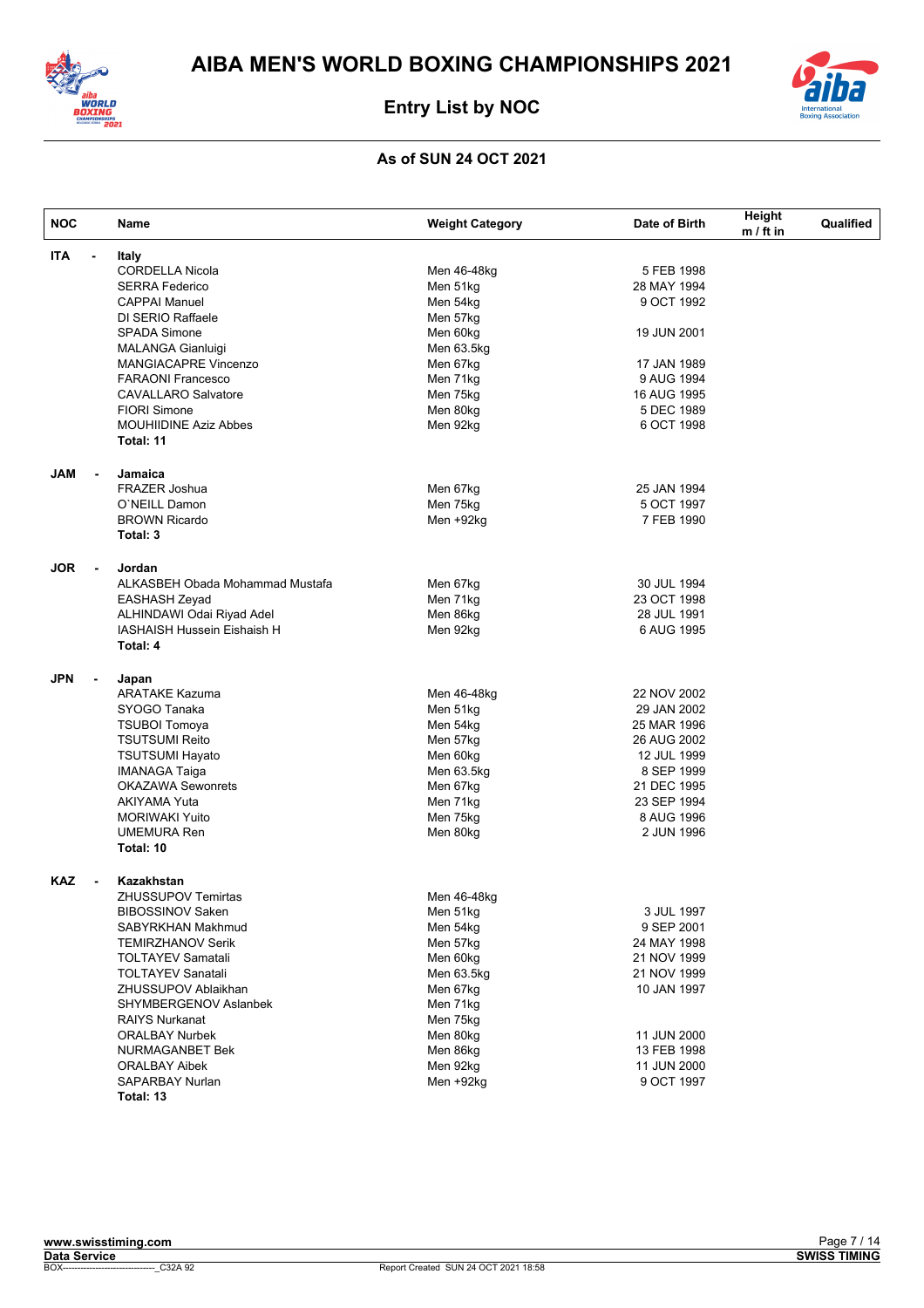



| <b>NOC</b> |                          | Name                             | <b>Weight Category</b> | Date of Birth | Height<br>$m / ft$ in | Qualified |
|------------|--------------------------|----------------------------------|------------------------|---------------|-----------------------|-----------|
| <b>KEN</b> | $\blacksquare$           | Kenya                            |                        |               |                       |           |
|            |                          | <b>MANYARA Martin Maina</b>      | Men 46-48kg            | 28 MAR 1993   |                       |           |
|            |                          | <b>MACHARIA David</b>            | Men 51kg               | 12 DEC 1996   |                       |           |
|            |                          | <b>HASSAN Shaffi</b>             | Men 54kg               | 5 JUL 1993    |                       |           |
|            |                          | <b>ALUOCH Martin</b>             | Men 57kg               | 4 JUL 1986    |                       |           |
|            |                          | <b>OKOTH Nicholas</b>            | Men 60kg               | 3 MAR 1983    |                       |           |
|            |                          | NYADERA Victor Odhiambo          | Men 63.5kg             | 11 JUL 1986   |                       |           |
|            |                          | SHIGALI Joseph                   | Men 67kg               | 1 JAN 1988    |                       |           |
|            |                          | MAINA Boniface Mogunde           | Men 71kg               | 6 SEP 1992    |                       |           |
|            |                          | OWUOR Edwin Okong`O              | Men 75kg               | 3 DEC 1991    |                       |           |
|            |                          | <b>OUMA George Cosby</b>         | Men 80kg               | 14 OCT 1996   |                       |           |
|            |                          | SABAT Hezron Maganga             | Men 86kg               | 7 AUG 1993    |                       |           |
|            |                          | <b>WASIKE Joshua</b>             | Men 92kg               | 6 SEP 1992    |                       |           |
|            |                          | <b>OCHOLA Elly Ajowi</b>         | Men +92kg              | 10 MAY 1983   |                       |           |
|            |                          | Total: 13                        |                        |               |                       |           |
| KGZ        | $\overline{\phantom{a}}$ | Kyrgyzstan                       |                        |               |                       |           |
|            |                          | TURKBAI UULU Mirlan              | Men 46-48kg            | 25 SEP 1990   |                       |           |
|            |                          | <b>USENALIEV Azat</b>            | Men 51kg               | 11 SEP 1991   |                       |           |
|            |                          | SEIDEKMATOV Sanzhai              | Men 54kg               | 29 JAN 2000   |                       |           |
|            |                          |                                  | Men 57kg               | 27 OCT 1998   |                       |           |
|            |                          | <b>ESENBEK UULU Akylbek</b>      | Men 60kg               |               |                       |           |
|            |                          | <b>SEITBEK UULU Munarbek</b>     |                        | 1 JAN 1996    |                       |           |
|            |                          | <b>TASHIEV Zhantoro</b>          | Men 63.5kg             | 24 JUN 2002   |                       |           |
|            |                          | TALAIBEKOV Zhakshylyk            | Men 67kg               | 26 OCT 1994   |                       |           |
|            |                          | RUSTAMBEK UULU Nuradin           | Men 71kg               | 24 SEP 2001   |                       |           |
|            |                          | <b>TURATOV Zharkynbek</b>        | Men 75kg               |               |                       |           |
|            |                          | <b>BEKZHIGIT UULU Omurbek</b>    | Men 80kg               | 4 MAR 2000    |                       |           |
|            |                          | <b>ADYLBEK UULU Erkin</b>        | Men 86kg               | 14 FEB 1991   |                       |           |
|            |                          | YRYSBEK UULU Rustam<br>Total: 12 | Men 92kg               | 8 JUN 1999    |                       |           |
|            |                          |                                  |                        |               |                       |           |
| <b>KOR</b> | $\overline{\phantom{a}}$ | <b>Republic of Korea</b>         |                        |               |                       |           |
|            |                          | KIM Inkyu                        | Men 54kg               | 8 AUG 1993    |                       |           |
|            |                          | <b>HAM Sangmyeong</b>            | Men 60kg               | 10 NOV 1995   |                       |           |
|            |                          | LEE Jongseung                    | Men 63.5kg             | 21 AUG 1990   |                       |           |
|            |                          | LEE Sangmin                      | Men 67kg               | 1 DEC 1991    |                       |           |
|            |                          | <b>KIM Gichae</b>                | Men 80kg               | 19 DEC 1995   |                       |           |
|            |                          | KIM Hyeongkyu                    | Men 86kg               | 13 JUN 1992   |                       |           |
|            |                          | KIM Do Hyeon                     | Men +92kg              | 22 AUG 1986   |                       |           |
|            |                          | Total: 7                         |                        |               |                       |           |
| <b>LAO</b> |                          | Lao PDR                          |                        |               |                       |           |
|            |                          | <b>OUPATHANA Walter</b>          | Men 60kg               | 23 JUN 1986   |                       |           |
|            |                          | Total: 1                         |                        |               |                       |           |
| LCA        |                          | <b>Saint Lucia</b>               |                        |               |                       |           |
|            |                          | <b>CHARLES Ryan Christopher</b>  | Men +92kg              | 11 NOV 1986   |                       |           |
|            |                          | Total: 1                         |                        |               |                       |           |
| LTU        | $\overline{a}$           | Lithuania                        |                        |               |                       |           |
|            |                          | <b>SKURDELIS Edgaras</b>         | Men 60kg               | 1 FEB 1993    |                       |           |
|            |                          | <b>ZMUIDINA Modestas</b>         | Men 63.5kg             | 18 AUG 1997   |                       |           |
|            |                          | <b>BANYS Saimonas</b>            | Men 71kg               | 27 APR 1998   |                       |           |
|            |                          | <b>BALSYS Vytautas</b>           | Men 75kg               | 13 FEB 1998   |                       |           |
|            |                          | <b>LIORANCAS Robertas</b>        | Men 80kg               | 27 APR 1996   |                       |           |
|            |                          | <b>TAMASAUSKAS Tadas</b>         | Men 86kg               | 15 NOV 1989   |                       |           |
|            |                          | <b>URBONAVICIUS Simonas</b>      | Men 92kg               | 16 MAY 2002   |                       |           |
|            |                          | JAZEVICIUS Jonas                 | Men +92kg              | 24 JUN 1992   |                       |           |
|            |                          | Total: 8                         |                        |               |                       |           |
|            |                          |                                  |                        |               |                       |           |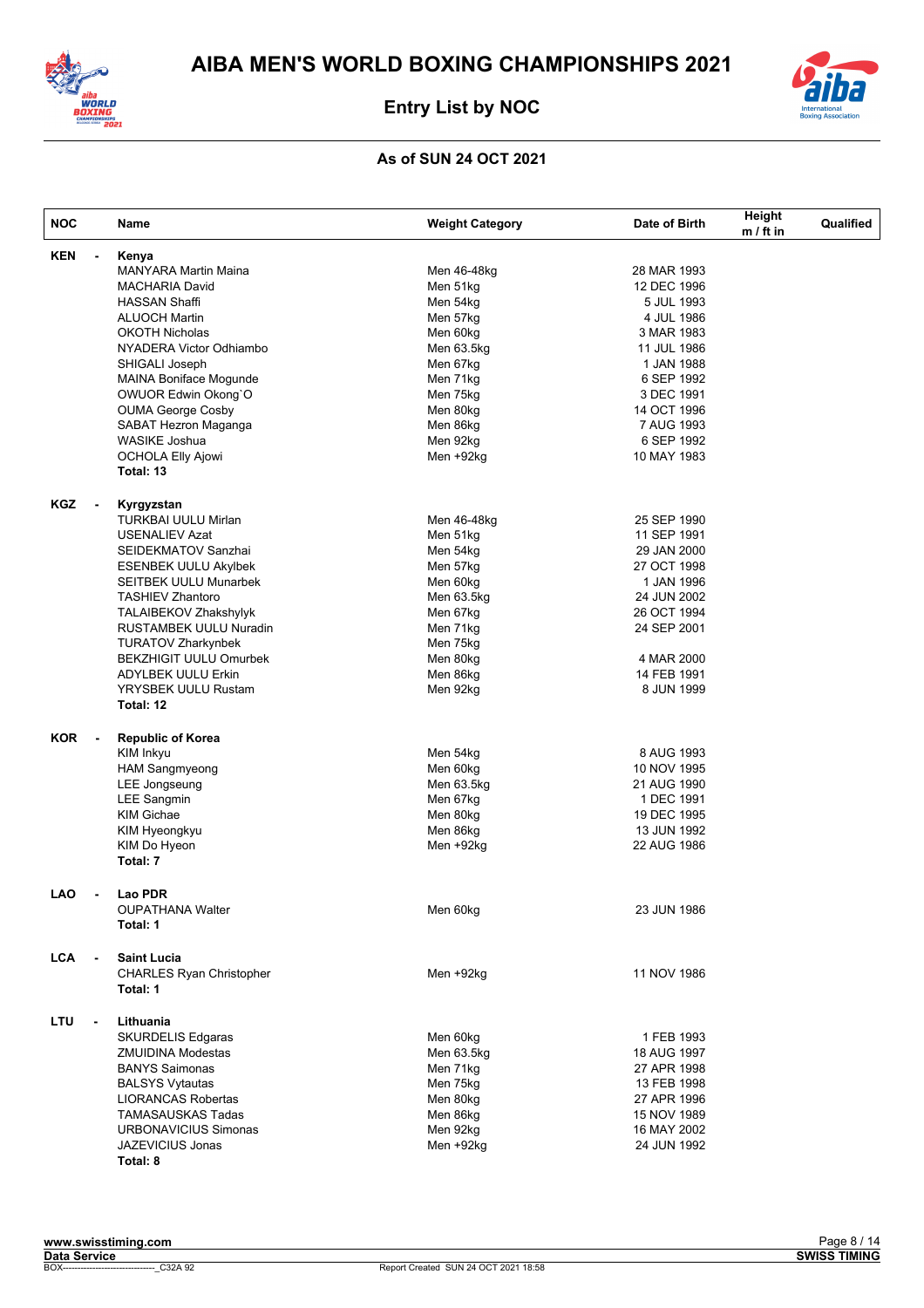



| <b>NOC</b> |                          | Name                                                   | <b>Weight Category</b> | Date of Birth              | Height<br>$m / ft$ in | Qualified |
|------------|--------------------------|--------------------------------------------------------|------------------------|----------------------------|-----------------------|-----------|
| <b>LUX</b> | $\blacksquare$           | Luxembourg                                             |                        |                            |                       |           |
|            |                          | <b>MICHEL Erpelding</b>                                | Men 92kg               | 20 OCT 1994                |                       |           |
|            |                          | Total: 1                                               |                        |                            |                       |           |
| <b>MDA</b> |                          | <b>Republic of Moldova</b>                             |                        |                            |                       |           |
|            |                          | <b>CEBOTARI Vasile</b>                                 | Men 63.5kg             | 15 JAN 2002                |                       |           |
|            |                          | <b>GALAGOT Dmitri</b>                                  | Men 67kg               |                            |                       |           |
|            |                          | <b>BUCSA Nicolae</b>                                   | Men 71kg               | 9 SEP 2000                 |                       |           |
|            |                          | <b>GAVRILIUC Vlad</b>                                  | Men 75kg               |                            |                       |           |
|            |                          | <b>CHIRIACOV Andrei</b>                                | Men 80kg               | 30 JUN 2000                |                       |           |
|            |                          | <b>COSCIUG Dmitri</b>                                  | Men 86kg               | 22 MAR 1997                |                       |           |
|            |                          | ZAPLITNI Andrei                                        | Men 92kg               | 8 JUL 1999                 |                       |           |
|            |                          | <b>ZAVATIN Alexei</b><br>Total: 8                      | Men +92kg              | 29 MAR 1987                |                       |           |
|            |                          |                                                        |                        |                            |                       |           |
| <b>MEX</b> | $\blacksquare$           | Mexico                                                 |                        |                            |                       |           |
|            |                          | <b>VEGA BARRERAS Miguel</b>                            | Men 57kg               | 29 SEP 1999                |                       |           |
|            |                          | RIVERA RIO SANCHEZ Gustavo                             | Men 60kg               | 20 SEP 2002                |                       |           |
|            |                          | <b>MORALES IRETA Cesar D</b>                           | Men 63.5kg             | 18 JUL 2000                |                       |           |
|            |                          | HERNANDEZ ALVIDREZ Marco A                             | Men 67kg               | 26 OCT 2000                |                       |           |
|            |                          | VERDE ALVAREZ Marco A<br>AGUIRRE MARTINEZ Hector O     | Men 71kg               | 11 FEB 2002                |                       |           |
|            |                          | OLVERA ARRIAGA Said Irani                              | Men 75kg<br>Men 80kg   | 6 JAN 1996<br>4 JAN 2001   |                       |           |
|            |                          | ROMERO Rogelio                                         | Men 86kg               | 23 FEB 1995                |                       |           |
|            |                          | <b>GOMEZ MENESES Luis E</b>                            | Men +92kg              | 29 APR 1997                |                       |           |
|            |                          | Total: 9                                               |                        |                            |                       |           |
|            |                          |                                                        |                        |                            |                       |           |
| MGL        | $\overline{\phantom{a}}$ | Mongolia                                               |                        |                            |                       |           |
|            |                          | <b>GANKHUYAG Gan-Erdene</b>                            | Men 46-48kg            | 29 MAR 1993                |                       |           |
|            |                          | KHARKHUU Enkhmandakh                                   | Men 51kg               | 20 NOV 1996                |                       |           |
|            |                          | ENKH-AMGALAN Bayarsaikhan<br><b>KHARKHUU Enkh-Amar</b> | Men 54kg<br>Men 57kg   | 26 DEC 1999                |                       |           |
|            |                          | OYUNBAATAR Tulga                                       | Men 60kg               | 23 JAN 2001                |                       |           |
|            |                          | <b>BATTUMUR Misheelt</b>                               | Men 63.5kg             |                            |                       |           |
|            |                          | <b>BAATARSUKH Chinzorig</b>                            | Men 67kg               | 21 SEP 1991                |                       |           |
|            |                          | OTGONBAATAR Byamba-Erdene                              | Men 71kg               | 31 MAY 1996                |                       |           |
|            |                          | Total: 8                                               |                        |                            |                       |           |
|            |                          |                                                        |                        |                            |                       |           |
| MKD        | $\blacksquare$           | North Macedonia                                        |                        |                            |                       |           |
|            |                          | LJAMA Jasin<br><b>ETEMI Arsim</b>                      | Men 60kg<br>Men 80kg   | 17 NOV 1996<br>29 MAR 1999 |                       |           |
|            |                          | Total: 2                                               |                        |                            |                       |           |
|            |                          |                                                        |                        |                            |                       |           |
| MLI        |                          | Mali                                                   |                        |                            |                       |           |
|            |                          | <b>BATHILY Abdoul-Karim</b>                            | Men 60kg               |                            |                       |           |
|            |                          | Total: 1                                               |                        |                            |                       |           |
|            |                          |                                                        |                        |                            |                       |           |
| MNE        | $\blacksquare$           | Montenegro                                             |                        |                            |                       |           |
|            |                          | SAVKOVIC Stefan<br><b>MARCIC Petar</b>                 | Men 75kg               | 12 MAR 2000<br>25 AUG 1998 |                       |           |
|            |                          | Total: 2                                               | Men 80kg               |                            |                       |           |
|            |                          |                                                        |                        |                            |                       |           |
| MRI        |                          | <b>Mauritius</b>                                       |                        |                            |                       |           |
|            |                          | <b>CHEMBEN Niven</b>                                   | Men 57kg               | 28 JUL 2002                |                       |           |
|            |                          | <b>AGATHE Jean</b>                                     | Men 60kg               | 23 AUG 2001                |                       |           |
|            |                          | <b>CLAIR Merven</b>                                    | Men 71kg               | 2 JUL 1993                 |                       |           |
|            |                          | Total: 3                                               |                        |                            |                       |           |
|            |                          |                                                        |                        |                            |                       |           |
| <b>NCA</b> | $\blacksquare$           | Nicaragua<br><b>GUERRERO CUADRA Nelson</b>             | Men 54kg               | 6 JAN 2002                 |                       |           |
|            |                          | Total: 1                                               |                        |                            |                       |           |
|            |                          |                                                        |                        |                            |                       |           |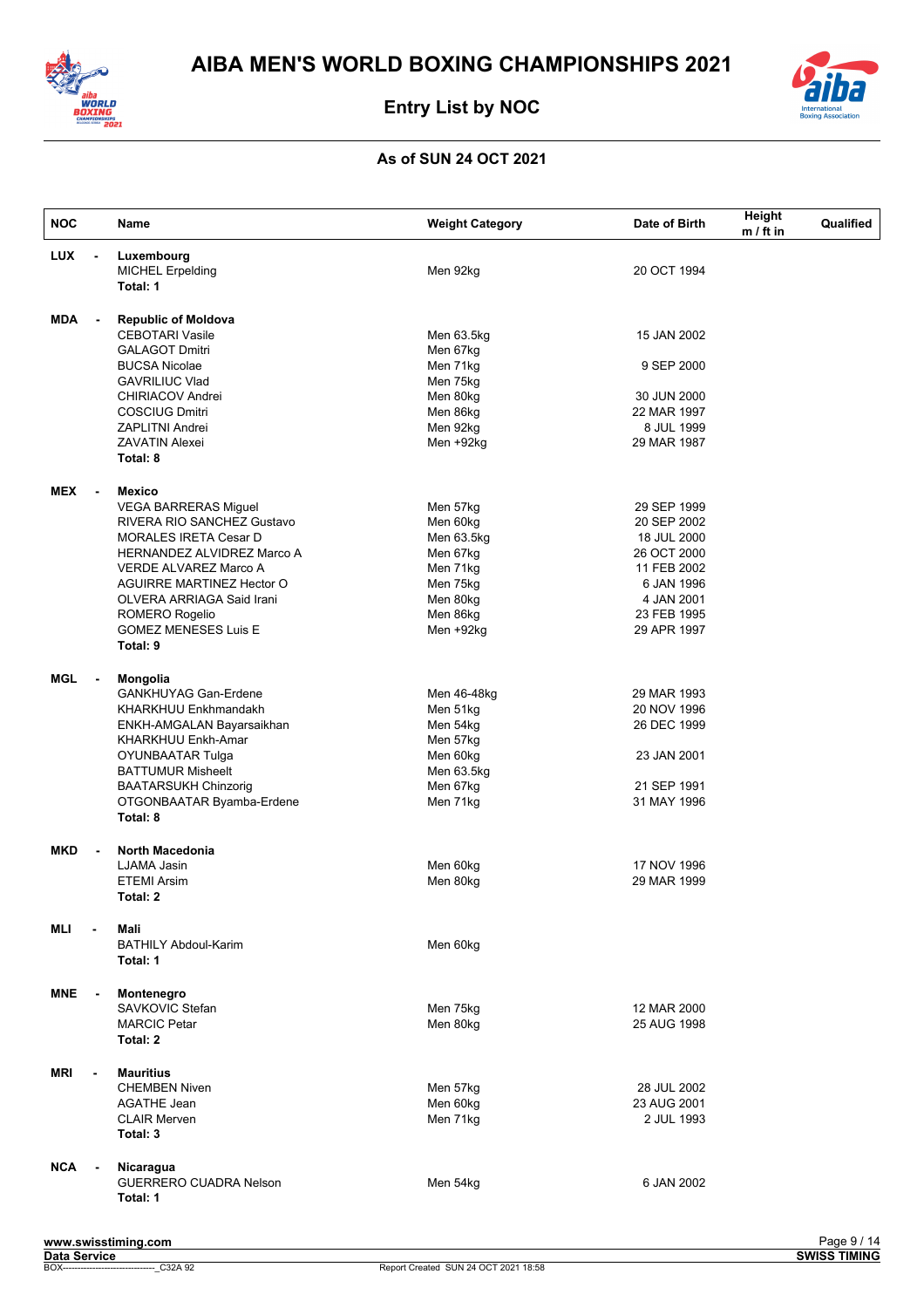



| <b>NOC</b> |                | Name                                     | <b>Weight Category</b> | Date of Birth | Height<br>$m / ft$ in | Qualified |
|------------|----------------|------------------------------------------|------------------------|---------------|-----------------------|-----------|
| <b>NEP</b> | $\blacksquare$ | <b>Nepal</b>                             |                        |               |                       |           |
|            |                | <b>THAPA Rabin</b>                       | Men 46-48kg            | 9 AUG 2000    |                       |           |
|            |                | <b>RAI Puran</b>                         | Men 57kg               | 8 JUN 1983    |                       |           |
|            |                | <b>THAPA Bhupendra</b>                   | Men 63.5kg             | 25 MAY 1989   |                       |           |
|            |                | <b>SHAHI Sanil</b>                       | Men 67kg               | 21 JUL 1998   |                       |           |
|            |                | Total: 4                                 |                        |               |                       |           |
| <b>NOR</b> |                | Norway                                   |                        |               |                       |           |
|            |                | <b>SKOGHEIM Martin</b>                   | Men 67kg               | 25 OCT 2000   |                       |           |
|            |                | <b>EMINI Don</b>                         | Men 71kg               | 8 JUN 2000    |                       |           |
|            |                | <b>GEDMINAS Mindaugas</b>                | Men 75kg               | 13 SEP 1996   |                       |           |
|            |                | Total: 3                                 |                        |               |                       |           |
| <b>PAK</b> | $\blacksquare$ | Pakistan                                 |                        |               |                       |           |
|            |                | <b>SYED Kamil</b>                        | Men 60kg               |               |                       |           |
|            |                | Total: 1                                 |                        |               |                       |           |
| <b>PAN</b> | $\blacksquare$ | Panama                                   |                        |               |                       |           |
|            |                | MARTINEZ SANCHEZ Orlando                 | Men 60kg               | 14 JUL 1999   |                       |           |
|            |                | MINIEL Jonathan                          | Men 63.5kg             | 16 OCT 1996   |                       |           |
|            |                | <b>BECKFORD CHAMBERS Eduardo Teodoro</b> | Men 71kg               | 14 OCT 1991   |                       |           |
|            |                | Total: 3                                 |                        |               |                       |           |
| <b>PLE</b> |                | <b>Palestine</b>                         |                        |               |                       |           |
|            |                | <b>HARARA Ahmed</b>                      | Men 67kg               | 20 SEP 1991   |                       |           |
|            |                | Total: 1                                 |                        |               |                       |           |
| <b>POL</b> | $\blacksquare$ | Poland                                   |                        |               |                       |           |
|            |                | SLOMINSKI Jakub                          | Men 46-48kg            | 2 JAN 1996    |                       |           |
|            |                | <b>BRACH Pawel</b>                       | Men 57kg               | 11 NOV 2001   |                       |           |
|            |                | <b>DURKACZ Damian</b>                    | Men 67kg               |               |                       |           |
|            |                | <b>KIDA Dominik</b>                      | Men 71kg               | 19 JUN 1996   |                       |           |
|            |                | <b>ADAMIEC Daniel</b>                    | Men 80kg               | 5 APR 1995    |                       |           |
|            |                | <b>VIKTORZAK Sebastian</b>               | Men 86kg               |               |                       |           |
|            |                | <b>BEREZNICKI Mateusz Piotr</b>          | Men 92kg               | 10 MAR 2001   |                       |           |
|            |                | <b>SAFARYAN Oskar</b>                    | Men +92kg              | 10 MAR 1999   |                       |           |
|            |                | Total: 8                                 |                        |               |                       |           |
| <b>PUR</b> |                | <b>Puerto Rico</b>                       |                        |               |                       |           |
|            |                | <b>RIVERA FIGUEROA Yankiel</b>           | Men 51kg               | 10 SEP 1997   |                       |           |
|            |                | <b>TIRADO PAGAN Caleb</b>                | Men 54kg               | 19 FEB 2001   |                       |           |
|            |                | RIVERA PIZARRO Jan                       | Men 57kg               | 17 MAY 2001   |                       |           |
|            |                | PEREZ Bryan<br>Total: 4                  | Men 67kg               | 6 DEC 2002    |                       |           |
|            |                |                                          |                        |               |                       |           |
| <b>RBF</b> | $\blacksquare$ | <b>RBF</b>                               |                        |               |                       |           |
|            |                | <b>KHUDOIAN Edmond</b>                   | Men 46-48kg            | 16 JUL 1996   |                       |           |
|            |                | <b>ZAKIROV Akhtem</b>                    | Men 51kg               | 13 MAY 1998   |                       |           |
|            |                | <b>BAIRANBEKOV Kurban</b>                | Men 54kg               | 26 JUL 2001   |                       |           |
|            |                | <b>SAVVIN Eduard</b>                     | Men 57kg               | 28 MAY 2000   |                       |           |
|            |                | SHUMKOV Vsevolod                         | Men 60kg               | 27 OCT 2001   |                       |           |
|            |                | SHAKIROV Ilia                            | Men 63.5kg             | 30 JUL 2001   |                       |           |
|            |                | <b>KOOL Evgenii</b>                      | Men 67kg               | 16 DEC 2001   |                       |           |
|            |                | <b>MUSAEV Vadim</b>                      | Men 71kg               | 3 JAN 1993    |                       |           |
|            |                | <b>BIZHAMOV Dzhambulat</b>               | Men 75kg               | 10 JAN 2001   |                       |           |
|            |                | SADOMA Savelii                           | Men 80kg               | 12 OCT 1998   |                       |           |
|            |                | <b>ATAEV Sharabutdin</b>                 | Men 86kg               |               |                       |           |
|            |                | STOTSKII Andrei                          | Men 92kg               | 16 MAR 1995   |                       |           |
|            |                | PETROVSKII Mark                          | Men +92kg              | 1 JAN 1999    |                       |           |
|            |                | Total: 13                                |                        |               |                       |           |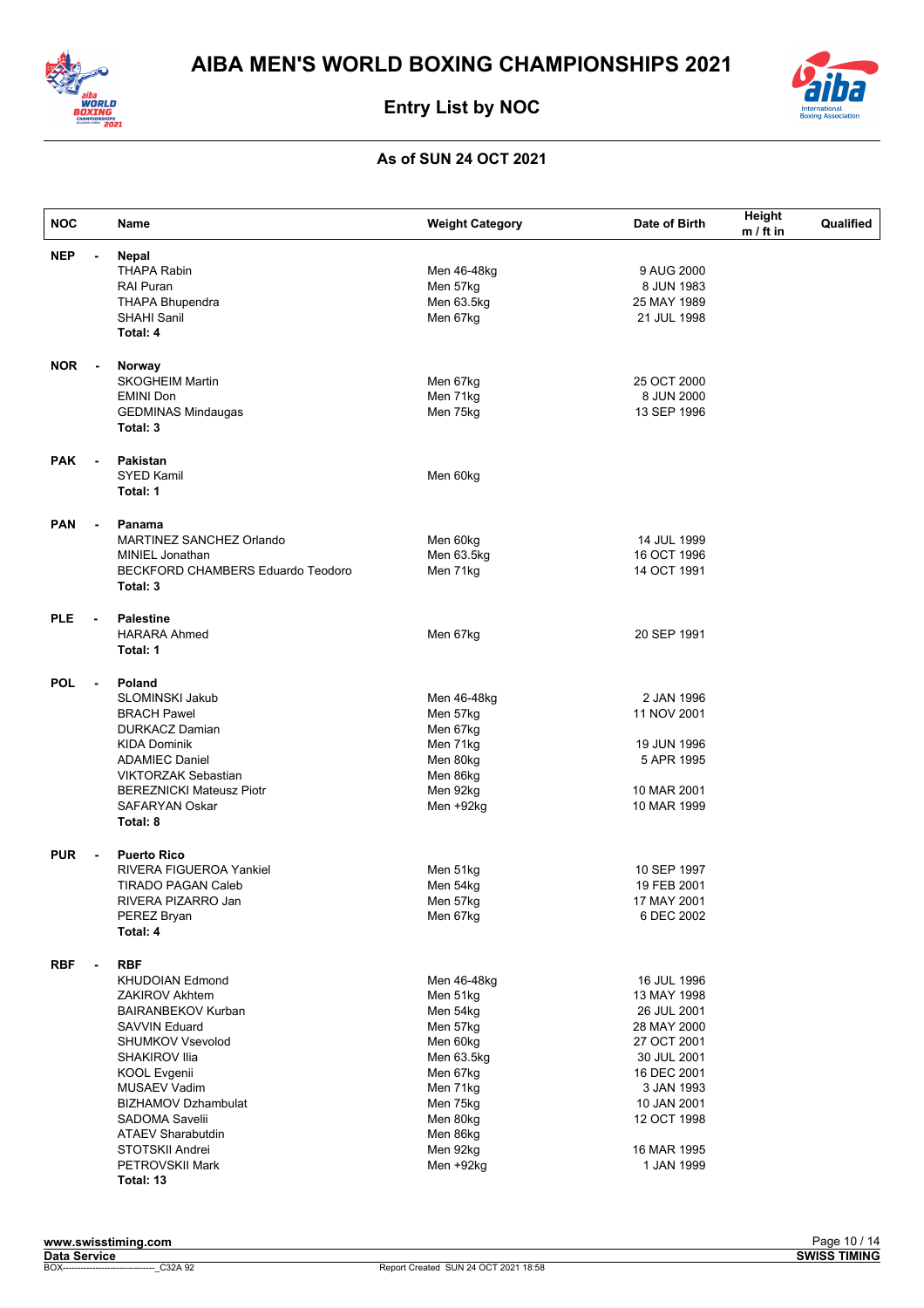



| <b>NOC</b>                             | Name                                 | <b>Weight Category</b> | Date of Birth | Height<br>$m / ft$ in | Qualified                           |
|----------------------------------------|--------------------------------------|------------------------|---------------|-----------------------|-------------------------------------|
| <b>ROU</b><br>$\blacksquare$           | Romania                              |                        |               |                       |                                     |
|                                        | <b>VICOL Dumitru</b>                 | Men 71kg               | 5 OCT 1996    |                       |                                     |
|                                        | <b>ARADOAIE Paul Andrei</b>          | Men 86kg               | 5 OCT 1996    |                       |                                     |
|                                        | Total: 2                             |                        |               |                       |                                     |
| <b>SCO</b><br>$\blacksquare$           | <b>Scotland</b>                      |                        |               |                       |                                     |
|                                        | <b>LENNON Mulligan</b>               | Men 51kg               |               |                       |                                     |
|                                        | <b>McHALE Matthew</b>                | Men 54kg               | 1 MAY 1996    |                       |                                     |
|                                        | <b>LYNCH Reese</b>                   | Men 63.5kg             | 20 JUL 2001   |                       |                                     |
|                                        | <b>JOLLY Tyler</b>                   | Men 67kg               | 29 JUL 1999   |                       |                                     |
|                                        | <b>NEWNS Stephen</b>                 | Men 71kg               | 14 JAN 1998   |                       |                                     |
|                                        | <b>HICKEY Sam</b>                    | Men 75kg               | 5 JAN 2000    |                       |                                     |
|                                        | Total: 6                             |                        |               |                       |                                     |
| <b>SEY</b><br>$\blacksquare$           | <b>Seychelles</b>                    |                        |               |                       |                                     |
|                                        | <b>ROSELIE Fabio</b>                 | Men 60kg               | 9 FEB 1999    |                       |                                     |
|                                        | <b>BONIFACE Shain Barnsley</b>       | Men 67kg               | 18 OCT 1994   |                       |                                     |
|                                        |                                      |                        |               |                       |                                     |
|                                        | <b>AGNES Keddy Evans</b><br>Total: 3 | Men +92kg              | 11 SEP 1993   |                       |                                     |
|                                        |                                      |                        |               |                       |                                     |
| <b>SLE</b><br>$\blacksquare$           | Sierra Leone                         |                        |               |                       |                                     |
|                                        | <b>SORGOR Tamba</b>                  | Men 60kg               |               |                       |                                     |
|                                        | <b>BROWN John</b>                    | Men 63.5kg             |               |                       |                                     |
|                                        | <b>SILLAH Mohamed</b>                | Men 71kg               |               |                       |                                     |
|                                        | <b>COKER Ansa</b>                    | Men 75kg               |               |                       |                                     |
|                                        | <b>KAMARA Samuel</b>                 | Men 80kg               |               |                       |                                     |
|                                        | <b>KENDEH Mohamed</b>                | Men +92kg              |               |                       |                                     |
|                                        | Total: 6                             |                        |               |                       |                                     |
| <b>SLO</b><br>$\overline{\phantom{a}}$ | Slovenia                             |                        |               |                       |                                     |
|                                        | <b>CERNOGA Tadej</b>                 | Men 60kg               | 22 DEC 1995   |                       |                                     |
|                                        | NIKOLOV VEBER Nik                    | Men 63.5kg             | 20 NOV 2000   |                       |                                     |
|                                        | SIRCELJ Aljaz                        | Men 67kg               | 31 AUG 2000   |                       |                                     |
|                                        | SEJDINOVIC Edin                      | Men 71kg               | 21 DEC 1996   |                       |                                     |
|                                        | <b>MAKOVEC Marko</b>                 | Men 75kg               | 22 SEP 1990   |                       |                                     |
|                                        | <b>STARASINIC Gregor</b>             | Men 80kg               | 12 MAR 1996   |                       |                                     |
|                                        | <b>BAN Aljaz</b>                     | Men 92kg               | 25 OCT 1993   |                       |                                     |
|                                        | Total: 7                             |                        |               |                       |                                     |
| <b>SOM</b><br>$\blacksquare$           | Somalia                              |                        |               |                       |                                     |
|                                        | <b>SAID Mahmod</b>                   | Men 71kg               |               |                       |                                     |
|                                        | MOHAMED Ahmed Adan                   | Men 86kg               |               |                       |                                     |
|                                        | Total: 2                             |                        |               |                       |                                     |
| <b>SRB</b><br>$\blacksquare$           | <b>Serbia</b>                        |                        |               |                       |                                     |
|                                        | AMETOVIC Omer                        | Men 46-48kg            | 8 MAR 2002    |                       |                                     |
|                                        | <b>GALANOV Tamir</b>                 | Men 54kg               | 14 FEB 1989   |                       |                                     |
|                                        | <b>GLIGORIC Veljko</b>               | Men 57kg               | 29 AUG 1997   |                       |                                     |
|                                        | <b>ALICIC Semiz</b>                  | Men 60kg               | 27 DEC 2002   |                       |                                     |
|                                        | <b>FEDOROV Pavel</b>                 | Men 63.5kg             | 10 DEC 1996   |                       |                                     |
|                                        | <b>ABBASOV Vakhid</b>                | Men 67kg               | 6 JUN 1997    |                       |                                     |
|                                        | <b>TOSKIC Dejlan</b>                 | Men 71kg               | 24 JUN 2001   |                       |                                     |
|                                        | <b>MEMIC Almir</b>                   | Men 75kg               | 22 FEB 2002   |                       |                                     |
|                                        | <b>MIRONCHIKOV Vladimir</b>          |                        |               |                       |                                     |
|                                        |                                      | Men 80kg               | 30 SEP 1998   |                       |                                     |
|                                        | JOVANOVIC Slobodan                   | Men 86kg               | 15 AUG 2000   |                       |                                     |
|                                        | SADAM Magomedov                      | Men 92kg               | 17 FEB 1992   |                       |                                     |
|                                        | <b>BABIC Vladan</b><br>Total: 12     | Men +92kg              | 24 SEP 1991   |                       |                                     |
|                                        |                                      |                        |               |                       |                                     |
| <b>SRI</b><br>$\blacksquare$           | Sri Lanka                            |                        |               |                       |                                     |
|                                        | MUTUNAKA PEDI G Sajeewa<br>Total: 1  | Men 46-48kg            | 10 MAY 1992   |                       |                                     |
|                                        |                                      |                        |               |                       |                                     |
| Data Service                           | www.swisstiming.com                  |                        |               |                       | Page 11 / 14<br><b>SWISS TIMING</b> |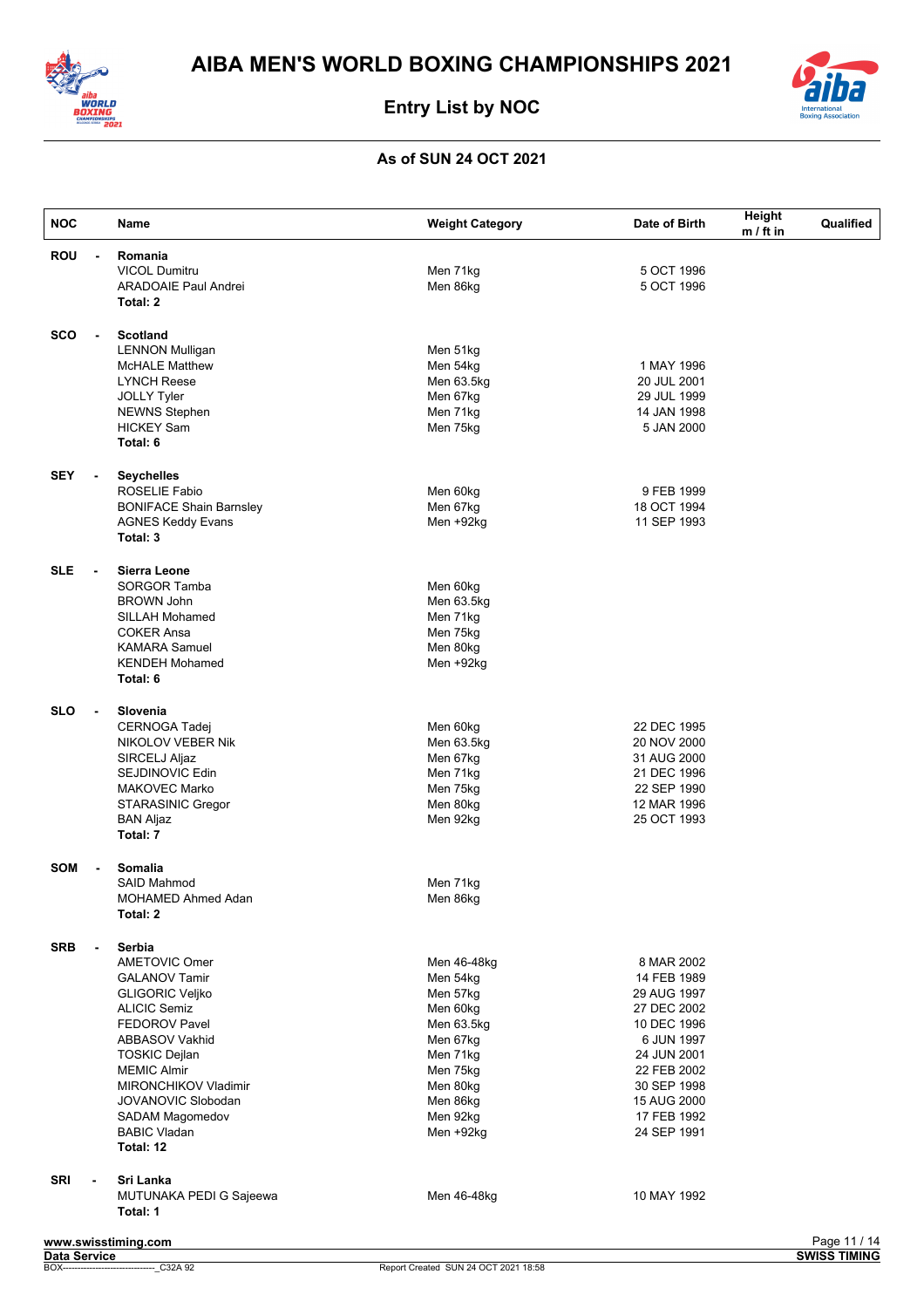



| <b>NOC</b>                             | Name                                                     | <b>Weight Category</b> | Date of Birth | Height<br>$m / ft$ in | Qualified |
|----------------------------------------|----------------------------------------------------------|------------------------|---------------|-----------------------|-----------|
| <b>SVK</b>                             | Slovakia<br>$\overline{a}$                               |                        |               |                       |           |
|                                        | <b>TANKO Viliam</b>                                      | Men 60kg               | 17 MAY 1995   |                       |           |
|                                        | <b>TAKACS Michal</b>                                     | Men 67kg               | 9 APR 1997    |                       |           |
|                                        | <b>FERNEZA Lukas</b>                                     | Men 75kg               | 23 OCT 2001   |                       |           |
|                                        | <b>STRNISKO Matus</b>                                    | Men 86kg               | 9 NOV 1994    |                       |           |
|                                        | <b>MICHALEK David</b>                                    | Men 92kg               | 28 JAN 1998   |                       |           |
|                                        | Total: 5                                                 |                        |               |                       |           |
| <b>TAN</b>                             | Tanzania<br>$\overline{\phantom{a}}$                     |                        |               |                       |           |
|                                        | <b>MBUNDWIKE Kassim</b>                                  | Men 71kg               |               |                       |           |
|                                        | <b>CHANGALAWE Yusuf</b>                                  | Men 80kg               |               |                       |           |
|                                        | <b>SULWA Alex</b>                                        | Men +92kg              |               |                       |           |
|                                        | Total: 3                                                 |                        |               |                       |           |
| <b>TBF</b><br>$\blacksquare$           | <b>TBD</b>                                               |                        |               |                       |           |
|                                        | <b>YURACHAI Wuttichai</b>                                | Men 46-48kg            | 20 JUL 1994   |                       |           |
|                                        | <b>SAENGPHET Thanarat</b>                                | Men 51kg               | 19 AUG 2002   |                       |           |
|                                        | UTHAIDA Patiphan                                         | Men 54kg               | 19 APR 2001   |                       |           |
|                                        | <b>JUNTRONG Rujakran</b>                                 | Men 57kg               | 8 DEC 1996    |                       |           |
|                                        | PIDNUCH Khunatip                                         | Men 60kg               | 21 APR 2000   |                       |           |
|                                        | <b>WONGSUWAN Somchav</b>                                 | Men 63.5kg             | 12 SEP 1996   |                       |           |
|                                        | PHOEMSAP Atichai                                         | Men 67kg               | 7 JUL 2000    |                       |           |
|                                        | <b>YEASUNGNOEN Peerapat</b>                              | Men 71kg               | 3 JUL 2000    |                       |           |
|                                        | JONGJOHO Weerapon                                        | Men 75kg               | 7 FEB 2001    |                       |           |
|                                        | YOMKHOT Jakkapong                                        | Men 80kg               | 27 JUN 1995   |                       |           |
|                                        | Total: 10                                                |                        |               |                       |           |
| <b>TJK</b><br>$\blacksquare$           | Tajikistan                                               |                        |               |                       |           |
|                                        | RAKHIMOV Khusravkhon                                     | Men 57kg               | 22 JUL 2002   |                       |           |
|                                        | YOQUBOV Abdurahmon                                       | Men 60kg               | 6 DEC 2000    |                       |           |
|                                        | <b>USMONOV Bakhodur</b>                                  | Men 63.5kg             | 21 DEC 1997   |                       |           |
|                                        | <b>AMONOV Saidikrom</b>                                  | Men 67kg               | 22 JAN 1995   |                       |           |
|                                        | <b>BOLTAEV Abdumalik</b>                                 | Men 75kg               | 1 JAN 2001    |                       |           |
|                                        | <b>NEGMATULLOEV Shabbos</b>                              | Men 80kg               | 21 SEP 1997   |                       |           |
|                                        | <b>KARIMOV Parviz</b>                                    | Men 92kg               | 21 OCT 1997   |                       |           |
|                                        | QURBONOV Jakhon                                          | Men +92kg              | 12 FEB 1986   |                       |           |
|                                        | Total: 8                                                 |                        |               |                       |           |
| <b>TPE</b><br>$\overline{\phantom{a}}$ | <b>Chinese Taipei</b>                                    |                        |               |                       |           |
|                                        | LIN Hong-Da                                              | Men 46-48kg            | 12 JUN 1997   |                       |           |
|                                        | TU Po-Wei                                                | Men 51kg               | 29 JUN 1997   |                       |           |
|                                        | LI Yu-Hung                                               | Men 54kg               | 31 OCT 2001   |                       |           |
|                                        | CHEN Po-Yi                                               | Men 57kg               | 14 DEC 1998   |                       |           |
|                                        | <b>HUNG Chia-Ching</b>                                   | Men 60kg               | 8 NOV 1996    |                       |           |
|                                        | LAI Chu-En                                               | Men 63.5kg             | 23 JUL 1996   |                       |           |
|                                        | LIN Yu                                                   | Men 67kg               | 6 MAY 2001    |                       |           |
|                                        | CHIUAN Wang Jia-Jyun                                     | Men 71kg               | 10 JUN 1999   |                       |           |
|                                        | KAN Chia-Wei                                             | Men 75kg               | 10 JAN 1998   |                       |           |
|                                        | CHUNG Chia-Yao                                           | Men 80kg               | 15 JUL 2001   |                       |           |
|                                        | Total: 10                                                |                        |               |                       |           |
| <b>TTO</b>                             | <b>Trinidad &amp; Tobago</b><br>$\overline{\phantom{a}}$ |                        |               |                       |           |
|                                        | <b>JOSEPH Anthony</b>                                    | Men 57kg               | 28 OCT 1995   |                       |           |
|                                        | PHILLIP Donnel                                           | Men 60kg               | 21 APR 2000   |                       |           |
|                                        | <b>WALDROPT Blessing</b>                                 | Men 63.5kg             | 4 JAN 2002    |                       |           |
|                                        | PRINCE Aaron                                             | Men 75kg               | 9 JAN 1986    |                       |           |
|                                        | PAUL Nigel                                               | Men +92kg              | 27 JUN 1989   |                       |           |
|                                        | Total: 5                                                 |                        |               |                       |           |
|                                        |                                                          |                        |               |                       |           |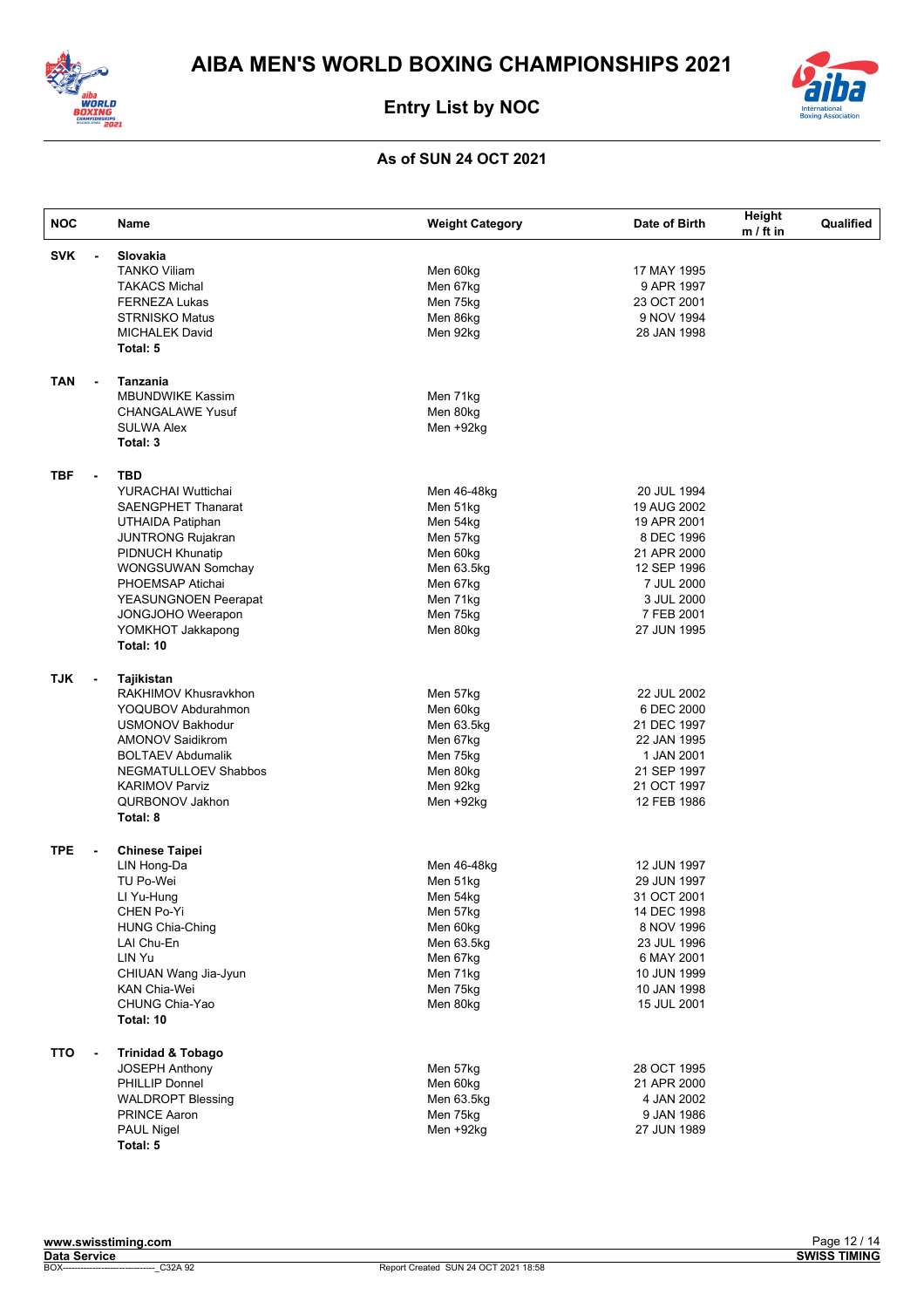



| <b>NOC</b>                             | Name                                             | <b>Weight Category</b> | Date of Birth             | Height<br>$m / ft$ in | Qualified |
|----------------------------------------|--------------------------------------------------|------------------------|---------------------------|-----------------------|-----------|
| <b>TUR</b><br>$\overline{\phantom{a}}$ | <b>Turkey</b>                                    |                        |                           |                       |           |
|                                        | <b>UNLU Muhammet</b>                             | Men 46-48kg            | 15 FEB 1995               |                       |           |
|                                        | <b>DEMIR Ramazan</b>                             | Men 51kg               | 1 JAN 2000                |                       |           |
|                                        | <b>SACLI Muhammet</b>                            | Men 54kg               | 30 JUN 2002               |                       |           |
|                                        | <b>OVAT Nurettin</b>                             | Men 57kg               |                           |                       |           |
|                                        | <b>AYKOL Mizan</b>                               | Men 60kg               |                           |                       |           |
|                                        | <b>OEZMEN Kerem</b>                              | Men 63.5kg             | 1 JAN 2000                |                       |           |
|                                        | <b>AVCI Adem Furkan</b>                          | Men 67kg               | 1 JAN 2000                |                       |           |
|                                        | <b>ISIK Sitki</b>                                | Men 71kg               | 1 JAN 2000                |                       |           |
|                                        | <b>AYGUN Birol</b>                               | Men 75kg               | 20 FEB 1994               |                       |           |
|                                        | <b>AYKUTSUN Kaan</b>                             | Men 80kg               | 22 JUL 2002               |                       |           |
|                                        | <b>AKSIN Burak</b>                               | Men 86kg               | 1 JAN 2000                |                       |           |
|                                        | <b>BUYUKDAG Emir</b>                             | Men 92kg               | 10 MAR 2002               |                       |           |
|                                        | <b>ACAR Berat</b>                                | Men +92kg              | 1 JAN 2000                |                       |           |
|                                        | Total: 13                                        |                        |                           |                       |           |
| <b>UKR</b><br>$\blacksquare$           | <b>Ukraine</b>                                   |                        |                           |                       |           |
|                                        | YEFYMOVYCH Andrii                                | Men 46-48kg            |                           |                       |           |
|                                        | <b>KORNIV Oleksandr</b>                          | Men 51kg               |                           |                       |           |
|                                        | <b>NABIIEV Yelmir</b>                            | Men 54kg               | 4 OCT 2000                |                       |           |
|                                        | <b>CHULIACHEIEF Oleh</b>                         | Men 57kg               |                           |                       |           |
|                                        | ZHYHAROV Maksym                                  | Men 60kg               | 7 MAY 2001                |                       |           |
|                                        | PESOTSKYY Denys                                  | Men 63.5kg             | 9 JUL 1996                |                       |           |
|                                        | <b>PETROV Viktor</b>                             | Men 67kg               | 16 MAY 1996               |                       |           |
|                                        | <b>ZAKHARIEIEV Yurii</b>                         | Men 71kg               | 19 SEP 2002               |                       |           |
|                                        | PAPAKIN Ivan                                     | Men 75kg               | 28 APR 1999               |                       |           |
|                                        | <b>TOLMACHOV Bogdan</b>                          | Men 80kg               | 1 SEP 2001                |                       |           |
|                                        | <b>HORSKOV Serhii</b>                            | Men 86kg               | 12 MAR 1996               |                       |           |
|                                        | <b>MARTON Robert</b>                             | Men 92kg               | 28 FEB 1997               |                       |           |
|                                        | <b>ROGAVA Tsotne</b><br>Total: 13                | Men +92kg              | 2 MAY 1993                |                       |           |
|                                        |                                                  |                        |                           |                       |           |
| <b>USA</b><br>$\blacksquare$           | <b>United States</b>                             |                        |                           |                       |           |
|                                        | <b>HILL Roscoe</b>                               | Men 51kg               | 9 NOV 1994                |                       |           |
|                                        | <b>HARVEY Jahmal</b>                             | Men 57kg               | 19 NOV 2002               |                       |           |
|                                        | <b>MANSOUR Jonathan</b>                          | Men 60kg               | 22 JUL 2000<br>3 NOV 2000 |                       |           |
|                                        | <b>LEE Vershaun Cazmere</b><br>JONES Omari Lamon | Men 63.5kg<br>Men 67kg | 7 NOV 2002                |                       |           |
|                                        | <b>BARTEE-EL II Obed Emmanuel</b>                | Men 71kg               | 4 FEB 2002                |                       |           |
|                                        | PANTHEN Jordan Henry                             | Men 75kg               | 17 OCT 1996               |                       |           |
|                                        | <b>GONZALES Robby</b>                            | Men 80kg               | 8 APR 1996                |                       |           |
|                                        | <b>TALLEY Jamar Ara Shaqueir</b>                 | Men 92kg               | 2 FEB 2000                |                       |           |
|                                        | Total: 9                                         |                        |                           |                       |           |
| <b>UZB</b><br>$\blacksquare$           | <b>Uzbekistan</b>                                |                        |                           |                       |           |
|                                        | MIRZAKHMEDOV Nodirjon                            | Men 46-48kg            | 3 JUN 1994                |                       |           |
|                                        | <b>DUSMATOV Hasanboy</b>                         | Men 51kg               | 24 JUN 1993               |                       |           |
|                                        | <b>ZOIROV Shakhobidin</b>                        | Men 54kg               | 3 MAR 1993                |                       |           |
|                                        | MIRZAKHALILOV Mirazizbek                         | Men 57kg               | 27 FEB 1995               |                       |           |
|                                        | <b>KHALOKOV Abdumalik</b>                        | Men 60kg               | 9 APR 2000                |                       |           |
|                                        | <b>TURSUNOV Mujibillo</b>                        | Men 63.5kg             | 6 NOV 1999                |                       |           |
|                                        | MUYDINKHUJAEV Asadkhuja                          | Men 67kg               | 8 MAY 2001                |                       |           |
|                                        | <b>GIYASOV Shakhram</b>                          | Men 71kg               | 7 JUL 1993                |                       |           |
|                                        | JAFAROV Saidjamshid                              | Men 75kg               | 16 JAN 1999               |                       |           |
|                                        | <b>ASLONOV Odiljon</b>                           | Men 80kg               | 5 JUN 1995                |                       |           |
|                                        | ABDULLAEV Shokhjakhon                            | Men 86kg               | 17 JUN 2002               |                       |           |
|                                        | SAYDRAKHIMOV Madiyar                             | Men 92kg               | 19 AUG 1997               |                       |           |
|                                        | MULLOJONOV Lazizbek                              | Men +92kg              | 13 MAY 1999               |                       |           |
|                                        | Total: 13                                        |                        |                           |                       |           |